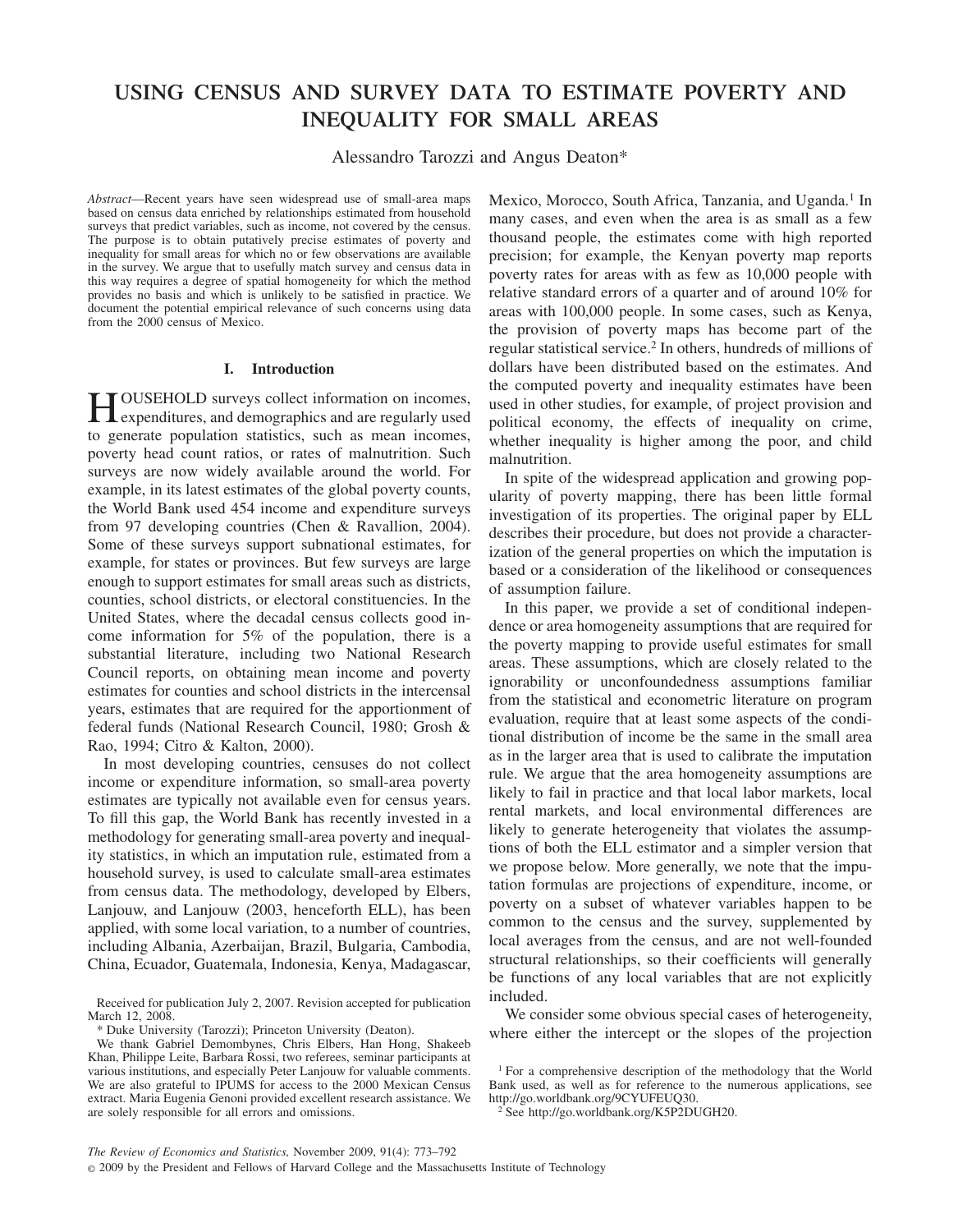vary randomly across areas, and discuss the consequences for estimators. We focus on mean squared error (MSE) and coverage probabilities rather than means, since in many cases of interest, including the example above, the estimates are not consistent. While both ELL and our own estimators produce precise estimates of welfare measures in some cases, we also show that even a small amount of heterogeneity may lead to misleading inference.

We provide calculations from the Mexican Census of 2000, which we use to construct random synthetic household surveys that are used to calculate imputation rules for poverty. Because the Mexican census contains income information, these can be checked against the poverty rates for small areas calculated from the census extract. While the poverty mapping technique is certainly informative in this case, the coverage probabilities are often far from the nominal ones, so that for a substantial fraction of the areas we consider, nominal standard errors based on homogeneity provide misleading indications of precision.

The rest of the paper is organized as follows. The next section introduces the notation, formally describes the problem, and discusses the assumptions that justify merging census and survey data. Section III describes the consequences of unobserved heterogeneity across areas. Section IV describes estimation and proposes a simple estimator that is appropriate under the same assumptions as the estimator in Elbers et al. (2003). Section V describes a series of Monte Carlo simulations designed to explore the consequences of unobserved heterogeneity. Section VI describes the validation exercise with data from the 2000 Mexican Census. Section VII concludes.

## **II. Statistical Background**

The object of interest is a welfare measure *W* defined for a small area *A*, where  $A \subseteq R$  denotes a small area included in a larger region *R*. For instance, *A* may be a town and *R* a district, or *A* may be a district while *R* is a state. In a typical census, each small area will be further divided into a number of smaller units or clusters, usually referred to as census tracts or enumeration areas (EAs), typically containing around 100 households. In this paper, we use the term *cluster* throughout, and we treat *cluster* and *EA* as synonymous. In most cases, *W* is a poverty or inequality index defined as a function of the distribution over individuals of a variable *y*, which usually measures income or expenditure (*expenditure* hereafter). However, *W* may also be a function of the distribution of other variables, such as wages, schooling, or occupation or health indicators. In the frequent case where data on *y* are collected at the household level, we assign to each individual within a household the same per capita measure *y*.

Most poverty measures are identified by a simple population moment condition such as

$$
E[s_h g(y_h; W_0) | h \in H(A)] = 0,
$$
\n(1)

where  $s_h$  represents the size of household  $h$ ,  $W_0$  is the true value of the parameter to be estimated, and  $H(A)$  denotes the set of households in area A. For instance, if  $W_0$  represents a Foster-Greer-Thorbecke (FGT) poverty index and *z* is a fixed poverty line, then

$$
g(y_h; W_0) = 1(y_h < z) \left(1 - \frac{y_h}{z}\right)^{\alpha} - W_0, \tag{2}
$$

where  $\alpha \geq 0$  is a known parameter and  $1(E)$  is an indicator equal to 1 when event *E* is true. When  $\alpha = 0$ , the index becomes the head count poverty ratio, while  $\alpha = 1$  characterizes the poverty gap ratio. A larger parameter  $\alpha$  indicates that large poverty gaps  $(1 - y/z)$  are given a larger weight in the calculation, so that the poverty index becomes more sensitive to the distribution of *y* among the poor. Most inequality measures can be written as continuous functions of expected values, each identified by a moment condition. For instance, the variance of the logarithms can be written as  $E[(\ln y)^2] - [E(\ln y)]^2$ . The Theil inequality index is defined as  $E[y \ln y]/E(y) - \ln(E(y))$ , and the Atkinson inequality index is

$$
W_0 = 1 - \frac{E(y^{1-\epsilon})^{(1/1-\epsilon)}}{E(y)}.
$$

The Gini coefficient, using a formula described in Dorfman (1979), can also be written in terms of elements identified by a moment condition as

$$
W_0 = 1 - \frac{\int_0^{\infty} (1 - E[1(y \le z)])^2 dz}{E(y)}.
$$

There are two data sources. The first is a household survey of region *R* that includes data on *y* as well as on a set of correlates *X*. We assume that the sample size allows the estimation of aspects of the distribution of *y* in region *R* with acceptable precision where what is acceptable will depend on specific circumstances. For instance, the precision of the resulting welfare estimates for region *R* could be deemed acceptable if it allows sufficient power in tests that compare welfare estimates for region *R* with estimates from other regions, or from the same region but in a different period. The second data source is a census of the whole population of households  $h \in H(A)$ . The census will usually include information from a larger area (such as the whole region  $R$ ), but for our purposes, only data from the small area  $A \subset R$  are relevant. We assume that the census does not include information on expenditure *y*, but it does record information on the correlates *X*. Note that the choice of correlates, while influenced by theory, is ultimately constrained by the overlap between census and survey, each designed with other purposes in mind.

If *y* is recorded for a sample of households in area *A*, the welfare estimate  $W_0$  can be estimated using a sample analog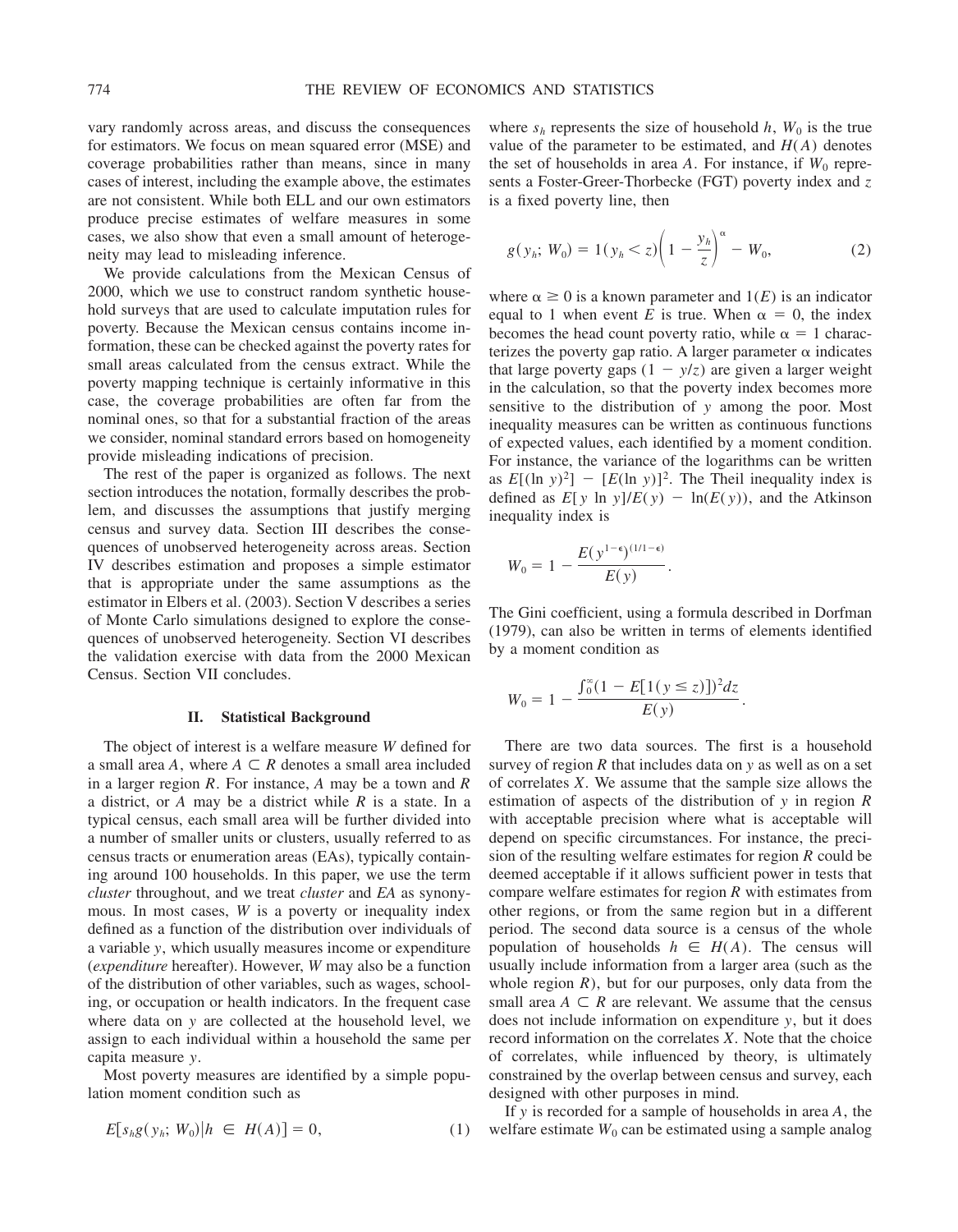of the corresponding moment condition. As an example, the FGT poverty index can be estimated as

$$
\hat{W}_0 = \frac{1}{\sum_{h \in H_n(A)} S_h} \sum_{h \in H_n(A)} s_h 1(y_h < z) \left( 1 - \frac{y_h}{z} \right)^\alpha, \tag{3}
$$

where  $H_n(A)$  denotes the set of households from area A included in the survey sample. Under fairly general regularity conditions, such an estimator is consistent and asymptotically normal. However, the corresponding standard errors will be large if the number of observations is small, a common circumstance if the area *A* is only a small subset of the larger area covered by the survey that collects information on *y*. The survey may indeed include no households at all from certain areas. Sample size would be more than adequate in a complete census of the small area, which will typically include several thousand households. Censuses, though, rarely include reliable information on income or expenditure. However, a census will record a list of variables *X*, such as occupation, schooling, housing characteristics, or availability of amenities at the local level, which are also recorded in household surveys and can be used as predictors for *y*. If the survey also includes detailed geographical identifiers, one can also calculate averages of household-level variables calculated for small locations (e.g., a village) and attach these variables to the survey data as additional predictors of expenditure (Elbers et al., 2003). Under certain conditions, one can then merge information from both data sets to improve the precision of the estimates of  $W_0$  for a small area A. Consider the following assumptions:

**Assumption 1 (MP):** Measurement of Predictors: Let *Xh* denote the value of the correlates for household *h* as observed if *h* is included in the survey sample, and let  $\tilde{X}_h$ denote the corresponding measurement in the census. Then  $X_h = \tilde{X}_h$  for all *h*.

**Assumption 2 (AH):** Area Homogeneity (or Conditional Independence):

$$
f(y_h|X_h, h \in H(A)) = f(y_h|X_h, h \in H(R)).
$$
 (4)

Assumption MP is clearly necessary if the correlates have to be used to bridge census and household data. The validity of this assumption should not be taken for granted. For instance, the two data sources may use a different definition of *household*, or they may use different (possibly nonnested) coding schemes for schooling, industry, or occupation of household members. Different reports may also arise from less obvious reasons, even if census and household survey use the same wording to record all variables included in *X*. For instance, reporting errors may differ due to differences in questionnaire length or interviewer training.3 In the rest of the paper, we will maintain the validity of MP, but the caveats just described should be kept in mind. We also assume that the list of correlates that are measured consistently in the two surveys also includes household size, but none of our results rely crucially on this assumption.

Assumption AH requires that the conditional distribution of *y* given *X* in the small area *A* is the same as in the larger region *R*. Conditional independence assumptions such as AH have been used extensively in statistics and econometrics. Following the seminal work by Rubin (1974) and Rosenbaum and Rubin (1983), the program evaluation literature has made frequent use of the assumption (sometimes referred to as unconfoundedness or ignorability) that treatment status is independent of potential outcomes, conditionally on observed covariates (see, e.g., the references surveyed in Heckman, LaLonde, & Smith, 1999, and Imbens, 2004). In the estimation of models with missing data, several authors have used the identifying assumption that the probability of having a complete observation conditional on a set of auxiliary variables is constant (see, e.g., Rubin, 1976; Little & Rubin, 2002; Wooldridge, 2002b). Analogous assumptions can be found in the estimation of nonlinear models with nonclassical measurement errors in the presence of validation data. In this case, the requirement is that the distribution of the mismeasured variables conditional on a set of proxies is the same in the main and in the auxiliary sample (see, e.g., Lee & Sepanski, 1995; Chen, Hong, & Tamer, 2005; Chen, Hong, and Tarozzi, 2008).

In the estimation of small-area statistics, assumption AH is demanding due to the many possible sources of heterogeneity in the relationship between the predictors and *y* across different areas. For example, *X* may include schooling or occupation variables, but the conditional relation between such factors and expenditure is driven by local rates of return, which are typically unobserved and unlikely to be identical across different geographical areas. The inclusion of physical assets, or proxies for physical assets, such as indicators of durable ownership, may capture some of the variation in the rates of return. However, such indicators are subject to similar concerns because the rate of return to assets may vary across areas. Differences in tastes, relative prices, or the environment across areas will also lead to the failure of AH; the implications of bicycle or television ownership for the poverty of a household must depend on whether the area is suitable for riding a bicycle or whether the village has an electricity supply or television signal. It should also be noted that the conditional distribution will generally change over time, so caution should be exercised when survey and census data have not been collected during the same period. This is a common circumstance, because while censuses are usually completed only once every decade, household expenditure surveys are often completed at shorter intervals. More generally, the coefficients of the projection of *y* on *X*, including the constant

<sup>e</sup> See Deaton and Grosh (2000) for a brief overview of the difficulties related to reporting bias in household surveys.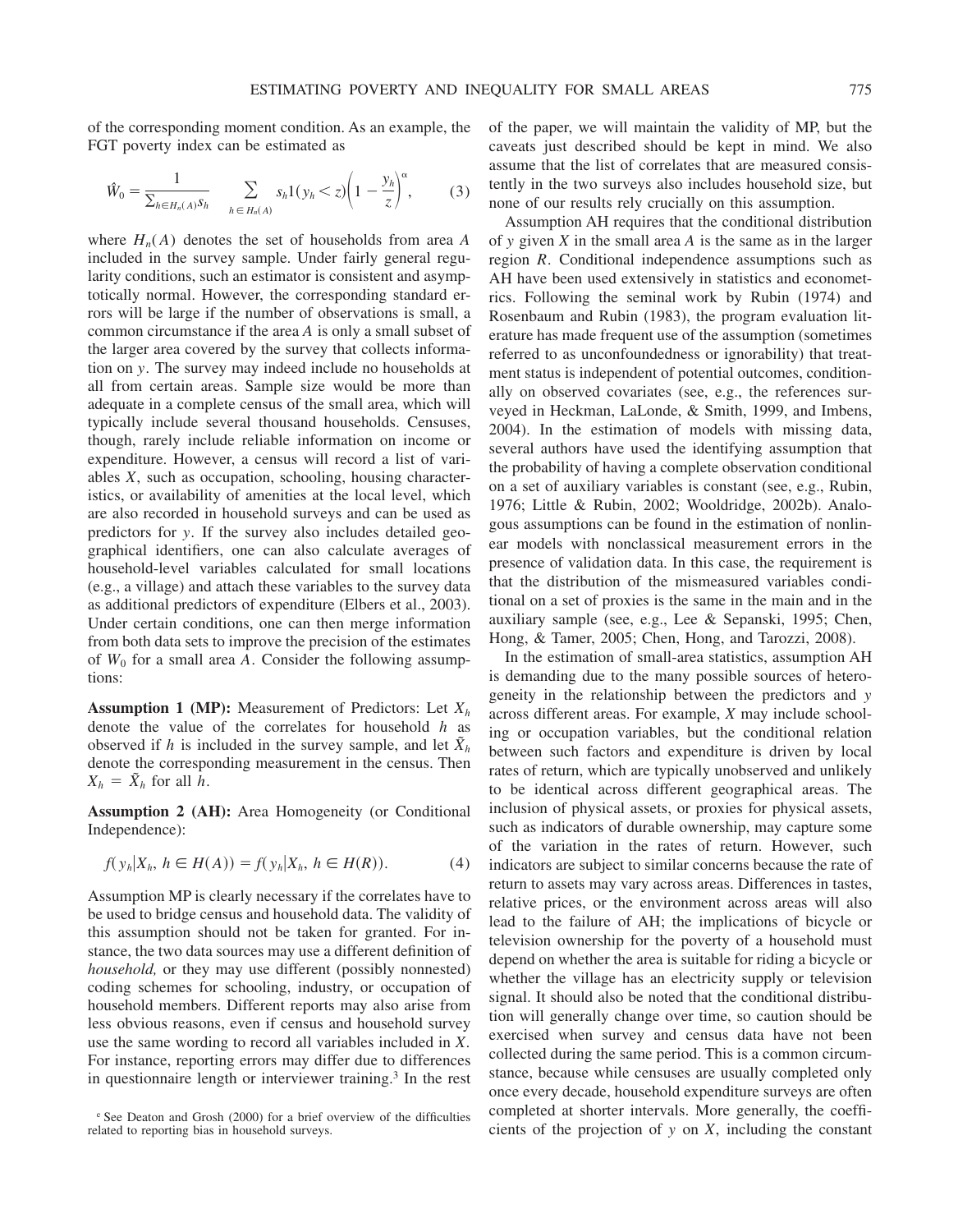term, will be a function of omitted variables; if these are not constant across localities, area homogeneity will fail.

The area homogeneity assumption AH requires, for instance, that the probability of being poor given *X* in the small area *A* is the same as in the larger region *R*. If assumptions MP and AH hold, the welfare estimate of interest is also identified by the following modified moment condition:

$$
\int E[s_h g(y_h; W_0)|X, h \in H(R)]dF(X|h \in H(A)) = 0, \quad (5)
$$

where  $dF(\cdot)$  represents the distribution of the correlates in the small area.<sup>4</sup> In Appendix A we show that  $(5)$  can be obtained from assumptions MP and AH from a simple manipulation of the moment condition (1). If we replace the modified moment condition (5) by its sample analog, we have a basis for estimating the welfare measure. As the sample size within each area becomes large, the sample analog will converge to (1) and give a consistent estimate of the welfare measure. In practice, with a finite number of households in each area, consistency will not guarantee estimator precision, but it provides a basis from which we can examine performance in terms of MSE.

#### **III. Consequences of Unobserved Heterogeneity**

In this section, we maintain the validity of MP while we discuss consequences of the presence of unobserved heterogeneity, which invalidates AH. Virtually all household expenditure surveys adopt a complex survey design, so that EAs such as villages and urban blocks are sampled first, and then households are sampled from each EA. As is well known, the resulting intracluster correlation among households drawn from the same EA can considerably increase the standard errors of the estimates (see, e.g., Kish, 1965; Cochrane, 1977). In what follows, the subscript *a* denotes a small area, *c* denotes a cluster or primary stage unit, and *h* denotes a household. Hence, for instance, *yach* indicates expenditure of household *h*, residing in cluster *c*, inside area *a*. Every cluster is assumed to be completely included in a unique small area. For illustrative purposes, we abstract from the distinction between household and individual-level observations.

To fix ideas and more clearly illustrate the concepts, assume temporarily that the relationship between *y* and the correlates *X* is described by a parametric linear model whose coefficients, apart from the constant term, are homogeneous across areas. This provides the simplest example of a (limited) failure of area homogeneity. In reality, heterogeneity in the slopes is also likely and, as documented in section VB, equally capable of leading to incorrect inference. Suppose then that the data-generating process (DGP) is described by the following model:

$$
y_{ach} = \beta' X_{ach} + u_{ach} = \beta' X_{ach} + \eta_a + e_{ac} + \varepsilon_{ach}, \quad (6)
$$

where  $Cov(\eta_a, e_{ac}) = 0$ ,  $Cov(\eta_a, \varepsilon_{ach}) = 0$ ,  $Cov(e_{ac},$  $\varepsilon_{ach}$ ) = 0, Cov( $X_{ach}$ ,  $u_{ach}$ ) = 0, Cov( $\varepsilon_{ach}$ ,  $\varepsilon_{ach'}$ ) = 0  $\forall a$ ,  $c, h, h' \neq h, Cov(e_{ac}, e_{ac'}) = 0 \ \forall a, c, c' \neq c, Cov(\eta_a,$  $\eta_{a'}$  = 0  $\forall a, a' \neq a$ . All error components are uncorrelated with each other and with the correlates. We assume that model (6) holds for every cluster  $c$  in region  $R$ , so that it also holds for all clusters within the small area. Model (6) allows for the presence of a small-area fixed effect  $\eta_a$ , which violates area homogeneity, but it otherwise maintains homogeneity in the slopes  $\beta$ , which can be consistently estimated using either ordinary least squares or feasible generalized least squares on survey data from the larger region *R*. Note that assumption AH fails because in a specific small-area *A*,

$$
E(y_{ach}|X_{ach}, h \in H(A)) = \beta' X_{ach} + \eta_a \neq \beta' X_{ach}
$$
  
= 
$$
E(y_{ach}|X_{ach}, h \in H(R)).
$$

In this case, because of the violation of homogeneity through the presence of  $\eta_a$ , we cannot obtain consistent estimation of welfare estimates for small areas by merging census and survey data. Suppose that the object of interest is the simple poverty head count for a small-area *A*, that is,  $W_A = P(y \le z | a = A)$ , where *z* denotes the poverty line. The head count in *A* is equal to  $P(y \le z | a = A) = P(e_{ac} + A)$  $\varepsilon_{ach} \leq z - \beta' X_{ach} - \eta_a$ , but without knowing  $\eta_a$ , this quantity cannot be calculated even if both  $\beta$  and the distribution of  $e_{ac} + \varepsilon_{ach}$  were known. In such a case, the use of household survey data from the larger region *R* will not allow the consistent estimation of the welfare estimate *WA*.

The presence of this kind of heterogeneity makes the problem of estimating  $W_A$  similar to the problem of making forecasts in time series analysis. In time series forecasting, while parameters that relate the predicted variables to their predictors can—under appropriate conditions—be estimated consistently, the same cannot be said for the actual (future) value of the variables to be predicted. For this reason, inference on the predictions should be based on measures of mean squared forecast error (MSE). In our context, the presence of the area fixed effect  $\eta_a$ , which cannot be precisely estimated without a large sample of observations ( $y_{ach}$ ,  $X_{ach}$ ) from the small area *a*, implies that the MSE of  $\hat{W}_A$  will also be affected by the presence of bias. The following section illustrates the point further and describes the consequences for MSE of ignoring the presence of a small-area fixed effect under a variety of DGPs.

# *A. Consequences of Area Heterogeneity for Mean Squared Error*

As in the previous section, we assume that region *R* is composed of a number of small areas labeled *a*, each

 $4$  The validity of (5) also requires that the support of *X* in *A* is a subset of the support of *X* in *R*, but this condition holds by construction, because the small area is a subset of the larger region *R*.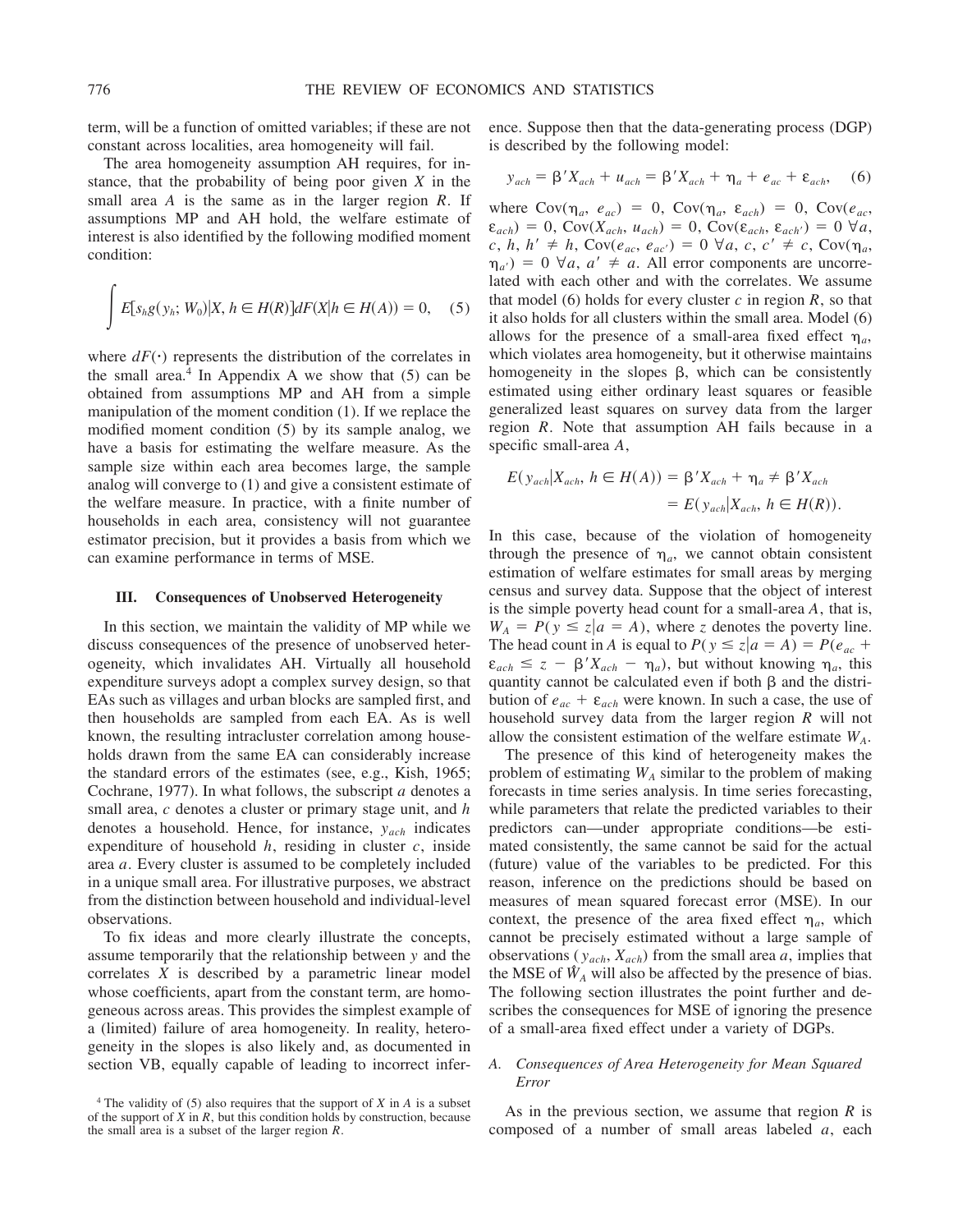|                     | TABLE 1. LITTLE OF INTERCLUSTER CORRELATION ON ROOT INSET |                           |                            |                           |                          |                           |     |      |  |  |
|---------------------|-----------------------------------------------------------|---------------------------|----------------------------|---------------------------|--------------------------|---------------------------|-----|------|--|--|
|                     | (1)                                                       | (2)                       | (3)                        | (4)                       | (5)                      | (6)                       |     |      |  |  |
|                     | $\rho_a = 0.1$                                            |                           |                            |                           |                          |                           |     |      |  |  |
|                     | $C = 10$                                                  |                           | $C = 150$                  |                           |                          | $C = 500$                 |     |      |  |  |
|                     | $\eta = \tau_{\eta,.75}$                                  | $\eta = \tau_{\eta, .90}$ | $\eta = \tau_{\eta,.75}$   | $\eta = \tau_{\eta, .90}$ | $\eta = \tau_{\eta,.75}$ | $\eta = \tau_{\eta, .90}$ |     |      |  |  |
| (a) $\rho_c = 0.2$  | 1.6                                                       | 2.9                       | 5.8                        | 10.9                      | 10.5                     | 19.9                      |     |      |  |  |
|                     |                                                           |                           | $\rho_a = 0.01$            |                           |                          |                           |     |      |  |  |
|                     |                                                           | $C = 10$                  |                            | $C = 150$                 |                          | $C = 500$                 |     |      |  |  |
|                     | $\eta = \tau_{\eta,.75}$                                  | $\eta = \tau_{\eta, .90}$ | $\eta = \tau_{\eta,.75}$   | $\eta = \tau_{\eta, .90}$ | $\eta = \tau_{\eta,.75}$ | $\eta = \tau_{\eta, .90}$ |     |      |  |  |
| (b) $\rho_c = 0.02$ | 1.5                                                       | 2.5                       | 4.9                        | 9.1                       | 8.8                      | 16.6                      |     |      |  |  |
| (c) $\rho_c = 0.05$ | 1.3                                                       | 1.9                       |                            |                           | 3.5                      | 6.5                       | 6.2 | 11.8 |  |  |
| (d) $\rho_c = 0.20$ | 1.1                                                       | 1.3                       | 2.1                        | 3.6                       | 3.4                      | 6.4                       |     |      |  |  |
|                     |                                                           |                           |                            | $\rho_a = 0.005$          |                          |                           |     |      |  |  |
|                     |                                                           | $C = 10$                  |                            | $C = 150$                 |                          | $C = 500$                 |     |      |  |  |
|                     | $\eta\,=\,\tau_{\eta,.75}$                                | $\eta = \tau_{\eta, .90}$ | $\eta\,=\,\tau_{\eta,.75}$ | $\eta = \tau_{\eta, .90}$ | $\eta = \tau_{\eta,.75}$ | $\eta = \tau_{\eta, .90}$ |     |      |  |  |
| (e) $\rho_c = 0.01$ | 1.4                                                       | 2.2                       | 4.2                        | 7.9                       | 7.6                      | 14.4                      |     |      |  |  |
| (f) $\rho_c = 0.02$ | 1.3                                                       | 1.9                       | 3.5                        | 6.5                       | 6.2                      | 11.8                      |     |      |  |  |
| (g) $\rho_c = 0.05$ | 1.1                                                       | 1.5                       | 2.6                        | 4.6                       | 4.5                      | 8.4                       |     |      |  |  |
| (h) $\rho_c = 0.20$ |                                                           | 1.2                       | 1.6                        | 2.6                       | 2.5                      | 4.6                       |     |      |  |  |

TABLE 1. FEEDCT OF INTERCLUSTER CORRELATION ON ROOT MSE

Notes: For each combination of intracluster correlation ( $\rho_c$ ), intercluster correlation ( $\rho_s$ ), number of clusters in each small area (C), and area fixed effect ( $\eta$ ), the figure represents the ratio between the (corr

including a large number *C* of clusters labeled *c*, each of which includes a population of *m* households labeled *h*. For simplicity, and for this section only, we assume that both *C* and *m* are constant and that the welfare measure of interest is mean expenditure in area *a*, which we denote by  $\mu_y^a$ . We also assume an equicorrelated structure for the errors, and treat the area fixed effect as random, even if the specific value of the fixed effect  $\eta$  is treated as a constant for a given small area. Specifically:

$$
Var(u_{ach}) = \sigma_u^2
$$
  
\n
$$
Cov(u_{ach}, u_{a'c'h'})
$$
  
\n
$$
= \begin{cases}\n0 \text{ if } a \neq a' \\
\text{(no correlation between areas)} \\
\sigma_a^2 = \rho_a \sigma_u^2 \text{ if } a = a', c \neq c' \\
\text{(same area, different clusters)} \\
\sigma_c^2 = \rho_c \sigma_u^2 \text{ if } a = a', c = c', h \neq h' \\
\text{(same cluster, different household)},\n\end{cases}
$$

where  $\rho_a$  and  $\rho_c$  are, respectively, the intra-area (intercluster) and the intracluster correlation coefficients. In the specific case where the error term has a random effects structure as in (6), the total variance of the error is  $\sigma_u^2 = \sigma_{\eta}^2$  +  $\sigma_e^2 + \sigma_{\varepsilon}^2$ , while  $\rho_a = \sigma_{\eta}^2/\sigma_u^2$  and  $\rho_c = (\sigma_{\eta}^2 + \sigma_e^2)/\sigma_u^2$ . We are particularly interested in the consequences of assuming area homogeneity, as in the standard poverty mapping exercise, which here means assuming that  $\sigma_{\eta}^2 = 0$  (implying  $a_p = 0$ ) when it is not in fact true. We also assume that  $\beta$ is known, so that our argument will abstract from the existence of estimation error in these parameters. Note that this estimation error will contribute to the MSE of estimation of  $\mu_y^a$ , whether or not homogeneity holds.

The estimator for the mean expenditure in a given small area *A* will be

$$
\hat{\mu}_y^a = \frac{1}{Cm} \sum_{c=1}^C \sum_{h=1}^m X'_{ach} \beta,
$$

so by using the structure of the error term, the MSE can be written as

$$
MSE = E[(\hat{\mu}_{y}^{a} - \mu_{y}^{a})^{2}|a = A] = \eta_{A}^{2} + \frac{\sigma_{e}^{2}}{C} + \frac{\sigma_{e}^{2}}{Cm}
$$
  
=  $\eta_{A}^{2} + \frac{\sigma_{u}^{2}}{Cm} [(\rho_{c} - \rho_{a})m + (1 - \rho_{c})]$  (7)  
=  $\eta_{A}^{2} + \frac{\sigma_{u}^{2}}{Cm} [1 + \rho_{c}(m - 1)] - \frac{\sigma_{\eta}^{2}}{C}.$ 

The second term coincides with the variance of the estimator when the DGP in (6) does not include an area fixed effect, so that  $\eta_A = \sigma_\eta = 0$ . Both this and the third term converge to 0 when the number of clusters in the small area becomes large, but the first term does not, and can lead to severe underestimation of the MSE in areas characterized by a nonzero value of  $\eta_A$ .

Table 1 shows the underestimation of the root MSE for a given small area that would result from incorrectly assuming that area fixed effects are 0. We tabulate results for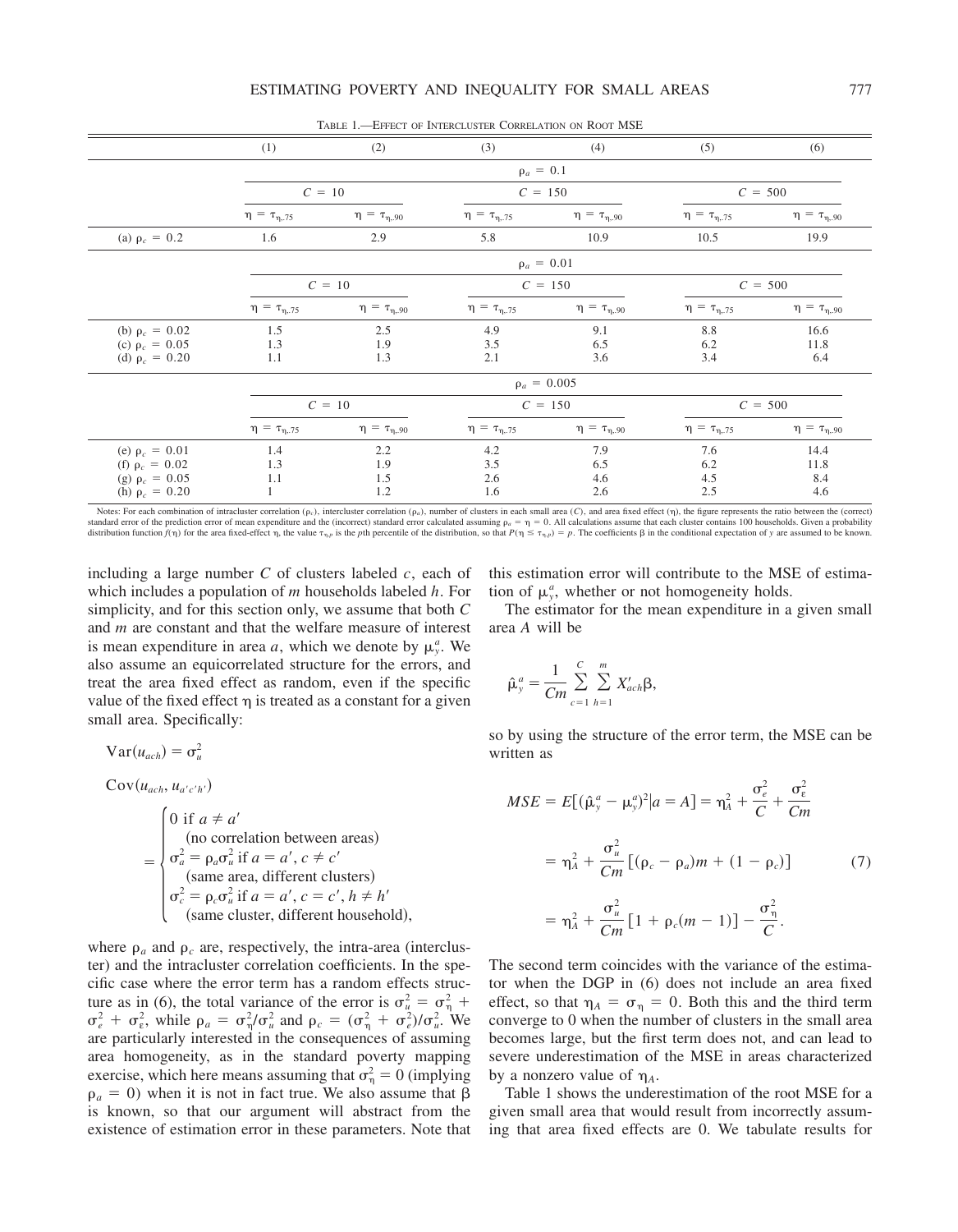different parameter combinations, keeping cluster size fixed at  $m = 100$ .<sup>5</sup> Each figure is the ratio between the (true) root MSE calculated as in (7) and the incorrect root MSE calculated assuming  $\rho_a = \sigma_n = 0$ , which is given by the second term in (7). For each combination of  $\rho_c$ ,  $\rho_a$ , and *C*, we calculate ratios for two different values of the area fixed effect  $\eta$ , which are taken to be the 75th and 90th percentile of the distribution of  $\eta$ . We assume that the distribution of  *is normal with mean zero and unit variance (it is straight*forward to check that the unit variance is simply a choice of units); given  $\rho_c$ ,  $\rho_a$ , and *C*,  $\sigma_{\eta}^2$  and  $\sigma_{\epsilon}^2$  are set, as is the distribution of η.

The results show that disregarding the bias component can lead to severe underestimation of the MSE even when the small-area fixed effect is small and even when the intracluster correlation is below 0.05 or lower. For example, take the case where each area encompasses 150 clusters, the intracluster correlation is 0.01, and  $\rho_a = 0.005$ . For a small area whose fixed effect is equal to the 75th percentile of the distribution of  $\eta$  (row *e*, column 3) the ratio between correct and naive MSE is 4.2, which also means that the ratio will be even larger for the 50% of the small areas whose absolute value of  $\eta$  is larger than the 75th percentile. Given the same DGP, the correct MSE will be at least 7.9 times larger than the naive one for 20% of small areas (row *e*, column 4). The relative underestimation of the MSE generally worsens if the number of clusters within a small area increases and becomes smaller if the intercluster correlation becomes small relative to the intracluster correlation. Overall, the ratios in the table range from 1 to 19.9, both resulting from unlikely combinations that require a very high intracluster correlation equal to .20.

The MSE in (7) is calculated conditional on a specific area effect  $\eta_A$ . We are also interested in the unconditional MSE for  $\mu$ <sub>v</sub> integrated over the distribution of  $\eta$ . In this case, the underestimation of the MSE from ignoring the heterogeneity is closely analogous to the underestimation of standard errors that comes from ignoring the complex survey design of household survey data. Appendix A shows that the unconditional MSE, which here coincides with the sampling variance of  $\hat{\mu}_v$ , can be written as:

$$
Var(\hat{\mu}_y) = \left(\frac{\sigma_u}{\sum_{c=1}^C m_c}\right)^2
$$
  
 
$$
\times \left\{\sum_{c=1}^C m_c + \sum_{c=1}^C m_c(m_c - 1)\rho_c + \sum_{c=1}^C \sum_{c'=1, c'\neq c}^C m_c m_{c'} \rho_a\right\}.
$$
  
 (8)

The first term (in larger braces) is the variance calculated assuming that observations are independent and identically distributed (i.i.d.). The second and third terms come, respectively, from the intracluster and intercluster correlation implied by model (6), because of the common geographical and socioeconomic characteristics within the area that come from the failure of area homogeneity. This last term can be large. In the simple case where each cluster contains the same number of households, so that  $m_c = m \forall c$ , equation (8) simplifies to

$$
\operatorname{Var}(\mu_{y} - \hat{\mu}_{y})
$$
\n
$$
= \frac{\sigma_{u}^{2}}{Cm} \left[ 1 + (m - 1)\rho_{c} + m(C - 1)\rho_{a} \right]
$$
\n
$$
= \operatorname{Var}_{SRS} + \frac{\sigma_{u}^{2}}{Cm} \left[ (m - 1)\rho_{c} + m(C - 1)\rho_{a} \right]
$$
\n
$$
= \operatorname{Var}_{C} + \frac{\sigma_{u}^{2}}{Cm} \left[ m(C - 1)\rho_{a} \right],
$$
\n(9)

where Var<sub>SRS</sub> is the variance estimated under the assumption of i.i.d. observations and  $Var_C$  is the variance estimated under the assumption that observations are correlated within clusters but independent across clusters. Although Var<sub>c</sub> goes to 0 as the number of clusters goes to infinity, the second term in the last line converges to  $\rho_a \sigma_u^2$ , which is not 0 unless the intra-area (intercluster) correlation  $\rho_a$  is 0. In consequence, even if  $\rho_a$  is small, the ratio of the correct MSE to the Var*C*, which is the MSE ignoring the intracluster correlation, goes to infinity with *C*. Even with  $C = 150$ ,  $m =$ 100, and an intercluster coefficient of only 0.01, the ratio of the correct to incorrect root MSE is 2.9 when the intracluster coefficient is 0.20, is 5.1 when it is 0.05, and is 7.1 when it is 0.02, so that the variance is underestimated fifty-fold.

These unconditional results, as well as the conditional results in table 1, exaggerate the practical effects of ignoring intercluster correlation because they exclude the contribution to the MSE of estimating the  $\beta$  parameters, a contribution that is common to both the correct and the incorrect MSE and whose inclusion would bring their ratio toward unity. In the other direction, we have so far maintained the assumption that there is no inter-area variation in  $\beta$ . As we shall see in section VB, violation of this condition will also have an impact on the MSE.

### **IV. Estimation**

In this section we describe a simple parametric estimator for the estimation of poverty maps together with a brief description of the more complex methodology that Elbers et al. proposed that is routinely used in poverty mapping.

## *A. A Simple Projection-Based Estimator*

We assume that both MP and AH hold. Given AH, we can see from the modified moment condition (5) that the sampling process identifies the parameter of interest, and we

<sup>5</sup> Results are much more sensitive to changes in *C* than to changes in *m*. Tabulations for different values of *m* are available on request from the authors.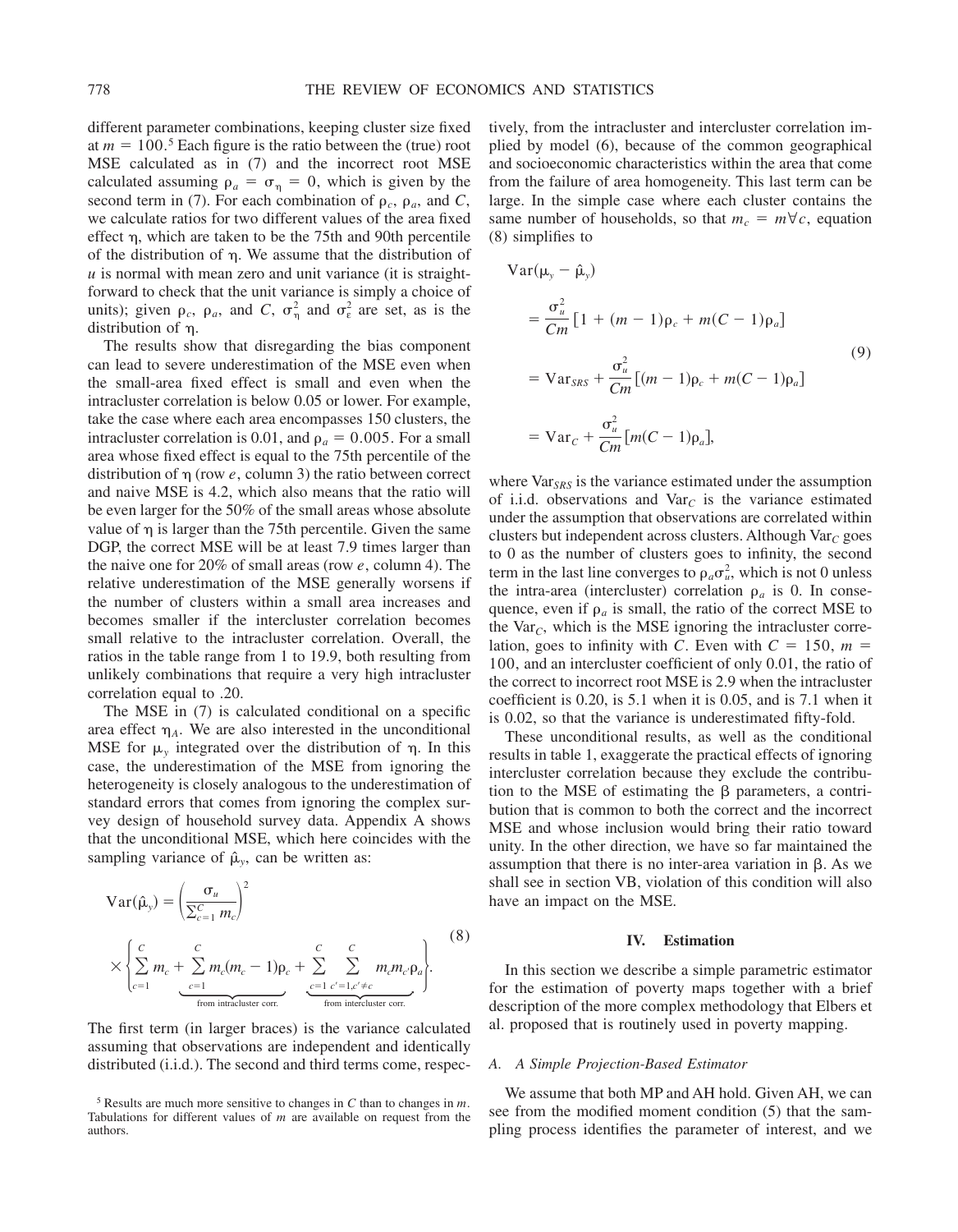propose an estimator based on the simple idea of replacing the modified moment condition (5) by its sample analog. The estimate  $\hat{W}_0$  is then obtained as the solution to the following equation:

$$
\frac{1}{N_A} \sum_{h \in H(A)} \hat{E}[s_h g(y_h; \hat{W}_0) | X_h] = 0, \tag{10}
$$

where  $N_A$  is total population in the small area according to the census, and the expectation can be approximated by a projection of  $s_h g(y_h)$  on a series of functions of  $X_h$ <sup>6</sup>

To fix ideas, suppose that the welfare measure of interest  $W_A$  is the head count poverty ratio in a small area *A*, calculated for a given fixed poverty line *z*. If we disregard for simplicity the difference between household and individual-level data, the parameter of interest then becomes

$$
W_A = \frac{1}{N_A} \sum_{h \in H(A)} 1(y_h \le z). \tag{11}
$$

Under assumptions MP and AH, the head count can be estimated in two steps. First, the parameters  $\gamma$  that describe the conditional probability  $P(y_h \le z | X_h; \gamma)$  are estimated with a parametric binary dependent variable model such as logit or probit using survey data from region *R*. Then the poverty count is estimated as

$$
\hat{W}_A = \frac{1}{N_A} \sum_{h \in H(A)} P(y_h \le z | X_h; \hat{\gamma}), \qquad (12)
$$

that is, as the mean of the imputed probabilities over all census units from area *A*. In the rest of the paper, we will refer to (12) as the projection estimator.

Because the census population is kept fixed and is therefore nonrandom, the only source of sampling error in (12) is the estimation of the parameters  $\gamma$  so the standard error can be calculated using the delta method (see, e.g., Wooldridge, 2002a). If a logit model is adopted in the first stage, the delta method leads to<br>  $\widehat{\text{Var}}(\hat{W}_A) = \hat{G}\widehat{\text{Var}}$ 

$$
\widehat{\text{Var}}(\hat{W}_A) = \hat{G}\widehat{\text{Var}}(\hat{\gamma})\hat{G}',\tag{13}
$$

where

$$
\hat{G} \equiv \frac{1}{N_A} \sum_{h \in H(A)} \frac{e^{\tilde{X}'_h \hat{\gamma}}}{(1 + e^{\tilde{X}'_h \hat{\gamma}})^2} \tilde{X}'_h,
$$

<sup>6</sup> Note that this approach also lends itself well to nonparametric estimation, as in Chen et al. (2005) and Chen et al. (2008). However, the accurate implementation of nonparametric estimation requires the choice of smoothing parameters, and it may be cumbersome when the number of predictors is large, so we do not pursue this direction further. Even so, note that parametric rates of convergence of the parameter of interest can still be achieved because  $W_0$  is calculated as the integral of a conditional expectation and is not a conditional expectation itself.

where  $\tilde{X}_h$  denotes the covariates used to estimate the prowhere  $\tilde{X}_h$  denotes  $(\hat{\gamma})$  is the estimated covariance matrix of the first-stage coefficients, calculated taking into account the clustered survey design.7

Note, however, that the MSE of the estimator should take into account not only the variance of  $\hat{W}_A$  but also the difference between  $W_A$  as defined in (11) and the census mean of  $P(y_h \le z | X_h; \gamma)$ . This difference, which we refer to as a bias, would be present in the estimation of  $W_A$  even if  $\gamma$  were known. In Appendix B, we show that the contribution of this bias to the MSE can be approximated by

$$
\hat{b}^{2}(\hat{W}_{A}) = \frac{\hat{E}[(p_{h} - 1(y_{h} < z))^{2}]}{N_{A}} + \frac{N_{A} - 1}{N_{A}} \times \hat{E}[(p_{h} - 1(y_{h} < z))(p_{h'} - 1(y_{h'} < z))],
$$
\n(14)

where  $p_h = P(y_h \le z | X_h; \gamma)$  and the second expectation on the right-hand side is taken with respect to different households within the same cluster. Both expectations can be estimated using their respective sample analogs. To summarize, a confidence interval for  $\hat{W}_A$  with nominal coverage (1 -  $\tau$ ) will be constructed as<br>  $\hat{W}_A \pm \Phi^{-1}(1 - \tau/2) \times [\widehat{Var}]$ 

$$
\hat{W}_A \pm \Phi^{-1}(1 - \tau/2) \times [\widehat{\text{Var}}(\hat{W}_A) + \hat{b}^2(\hat{W}_A)],\tag{15}
$$

where  $\Phi^{-1}(\cdot)$  is the inverse of the cumulative distribution function of a standard normal. It should be noted that while the first term in (14) goes to 0 when the size of the small area increases, the second term does not. Therefore, the bias component may be relatively large when the residuals of the first-stage model exhibit a large intracluster correlation, because such correlation will lead to a large second term. Appendix B contains a Monte Carlo simulation that confirms this finding and shows that, as is to be expected, the bias adjustment is particularly important when the area is small.

Adapting this approach to the estimation of parameters other than poverty head counts is relatively straightforward as long as  $W_A$  can be written as a function of parameters identified by a moment condition. For instance, if  $W_A$  is the poverty gap,  $g(y_h; \hat{W}_A) = 1(y_h \le z)(1 - y_h/z) - W_A$ , so that in the first stage, one can estimate  $E[1(y_h \le z)(1$  $y_h(z)$  *X<sub>h</sub>*] by projecting the poverty gaps on a list of functions of  $X_h$ . The parameter of interest can then be calculated as the mean predicted value for all census units and the standard errors calculated using the delta method as in (13), with  $G = X_h$ . The estimation of the squared bias would also proceed in an analogous way.

## *B. The ELL Estimator*

The poverty maps constructed by the World Bank or with their assistance make use of an alternative estimation

<sup>&</sup>lt;sup>7</sup> The variables *X* and  $\tilde{X}$  do not necessarily coincide, because the latter may include, for instance, powers or interactions.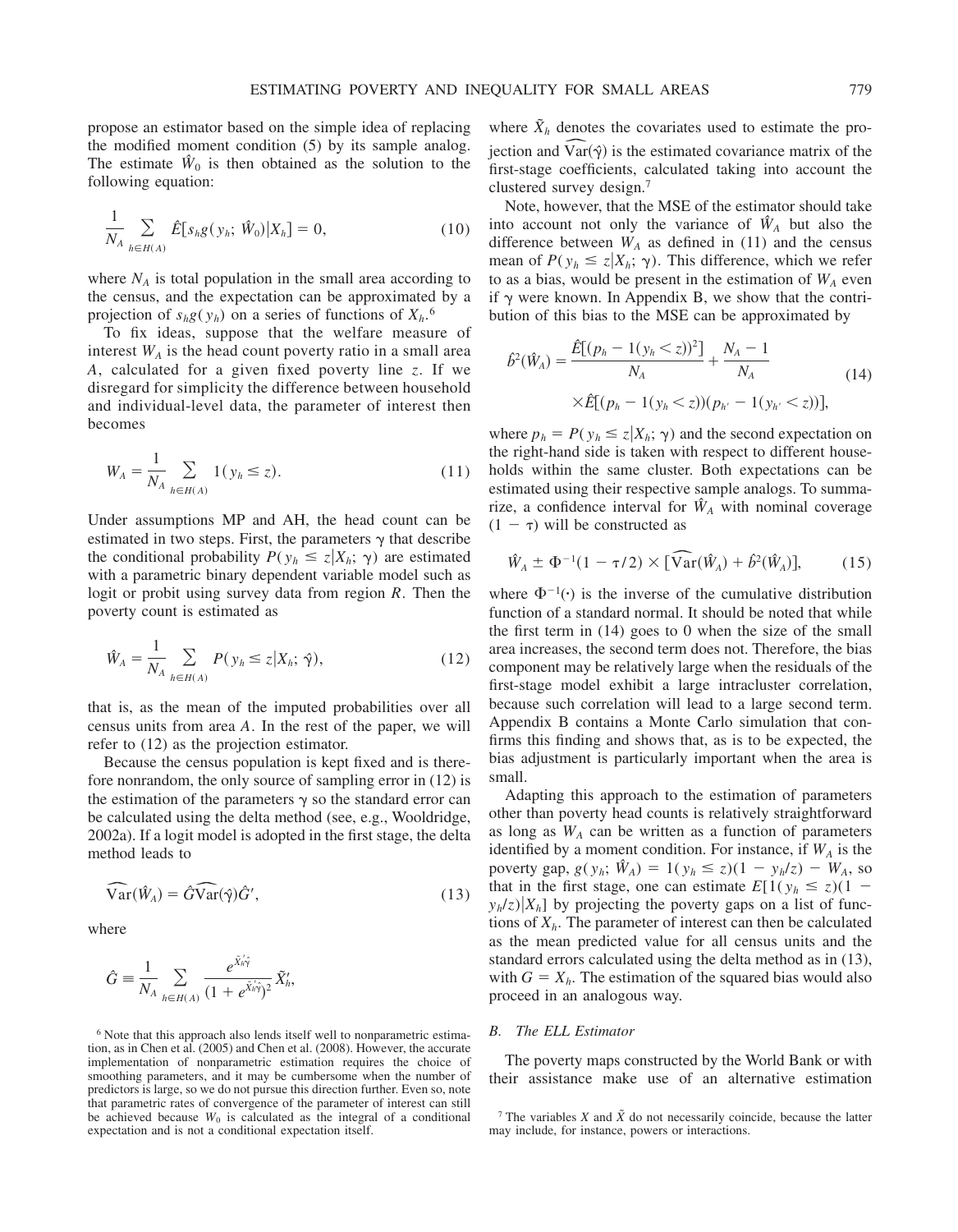method proposed by Elbers et al. (2003) (ELL for brevity). Like our estimator, ELL requires the validity of both MP and the area homogeneity assumption AH. Unlike the estimator described in the previous section, ELL is a simulationbased estimator that requires explicit parametric assumptions about the distribution of regression residuals. In the context of poverty mapping, we will need functional forms for the conditional mean of *y*, as well as for the distribution around that mean. Different variants of ELL have been described in the literature, but all of them share the same central features. As a basis for the calculations below, we provide a brief description (for more, see Elbers et al., 2002; Elbers, Lanjouw, & Lanjouw; 2003; Demombynes et al., 2007). Expenditure for household *h* in EA *c* is modeled as

$$
\ln(y_{ch}) = \beta' X_{ch} + u_{ch} = \beta' X_{ch} + \eta_c + \varepsilon_{ch},
$$

where  $Cov(\eta_c, \varepsilon_{ch}) = Cov(X_c, \eta_c) = Cov(X_c, \varepsilon_{ch}) =$  $Cov(\varepsilon_{ch}, \varepsilon_{c'h'}) = 0 \,\forall \, c, c', h, h' \neq h$ . The idiosyncratic errors are allowed to be heteroskedastic, while the cluster fixed effects are assumed to be i.i.d. and homoskedastic; higher conditional moments are not considered. Consistent estimation of  $\beta$  is clearly not sufficient for the estimation of poverty or inequality measures, which are functions of the distribution of *y*, and not functions of the distribution of the conditional expectation  $\beta' X_{ch}$ . For this reason, once  $\beta$  has been estimated using ordinary least squares or feasible generalized least squares, ELL use a simulation procedure to recreate the conditional distribution of *y* by adding to each estimated fitted value  $\hat{\beta}' X_{ch}$  simulated values of the cluster-specific  $(\eta_c)$  and household-specific  $(\varepsilon_{ch})$  errors. Because the errors  $u_{ch}$  are not i.i.d., the simulated draws must take into account the clustering and heteroskedasticity. Several alternative algorithms have been proposed for this; all start from the separate estimation of  $\eta_c$  and  $\varepsilon_{ch}$ . Once  $\hat{\beta}$ has been obtained, the cluster fixed effects are estimated as the mean value of the residuals  $\hat{u}_{ch}$  over all the observations from the same cluster *c*. Estimates *ech* of the idiosyncratic errors are then calculated as  $\hat{u}_{ch} - \hat{\eta}_c$ . The variance of the idiosyncratic error  $\varepsilon_{ch}$  is then estimated imposing the following parametric form for heteroskedasticity:

$$
\sigma_{\varepsilon, ch}^2(X) = \frac{A e^{z_{ch}^2\alpha} + B}{1 + e^{z_{ch}^2\alpha}},
$$
\n(16)

where  $z_{ch}$  is a function of the correlates *X*, and *A* and *B* are parameters to be estimated. When the estimates from (16) are used, standardized residuals are then calculated as

$$
e_{ch}^* = \frac{e_{ch}}{\hat{\sigma}_{\varepsilon, ch}} - \frac{1}{H} \sum_{ij} \frac{e_{ij}}{\hat{\sigma}_{\varepsilon, ij}}.
$$

The point estimates and corresponding variances of  $\beta$  and the heteroskedasticity parameters, together with the empirical distribution of the cluster-specific and idiosyncratic errors, are the inputs that can now be used to estimate  $W_0$ and its standard error.

The structure of each simulation step *r* is as follows. First, a set of parameters is drawn from the sampling distribution of  $\beta$  and the parameters in (16). Second, each cluster in the census is assigned a cluster-specific error  $\hat{\eta}_c^r$ drawn from the empirical distribution of all  $\hat{\eta}$ . Third, each observation in the census is assigned a normalized idiosyncratic error  $e^{*r}_{ch}$ , which is obtained from either a parametric distribution or the empirical distribution of the errors. Fourth, heteroskedastic errors  $e_{ch}^r$  are calculated by using the parametric model in (16) evaluated at the simulated parameter values. Finally, simulated values for ln *y* are generated as  $\ln y^r = \hat{\beta}^{r'} X_{ch} + \hat{\eta}_c^r + e_{ch}^r$ , and a value *Wr* is then simply calculated based on the simulated expenditure data. The mean and the variance over a large number of simulations as in  $y' = p' x_{ch} + \eta_c + e_{ch}$ , and a value *W* is then simply<br>calculated based on the simulated expenditure data. The<br>mean and the variance over a large number of simulations<br>are then used as an estimate of  $\hat{W}$  and  $\widehat{$ similarity with multiple imputation; Rubin, 1987). The bias adjustment described in section IVA is not necessary in ELL, because the simulation procedure accounts automatically for the presence of the bias.<sup>8</sup>

This approach disregards the possible correlation among observations that belong to different clusters and will therefore overstate the precision of the estimates if such correlation exists. Such would be the case, for instance, if the true model includes area fixed effects such as in (6). Elbers et al. (2002) argue that in such cases, one can modify ELL to obtain an upper bound of the true variance: in each replication, instead of assigning the same location effect estimated at the cluster level to all units within a cluster, one can assign the location effect to all units within the same area. Alternatively, one can also experiment attaching the estimated cluster effects to geographical levels intermediate between the cluster and the area. This would lead to larger and larger (and possibly more and more conservative) standard errors the closer to the area is the chosen level of aggregation. Elbers et al. (2002) argue that when the intracluster correlation is small, such conservative estimates of the standard errors will be only marginally different from those that assume no intercluster correlation, but they explore only the consequences of correlation with locations smaller than the area of interest. The arguments laid out in section IIIA, as well as results from Monte Carlo experiments in the next section, suggest that such an upper bound can be very much larger than the standard errors calculated under the assumption of no intercluster correlation even in cases where intracluster correlation is very small. The very large standard errors that may arise from the use of such conservative estimates may be one reason that their use appears to have been ignored in poverty mapping (see, e.g., Mistiaen et al., 2002; Alderman et al., 2003; Elbers et al., 2004, 2007; Demombynes &  $\tilde{O}$ zler, 2005). Even if the actual consequences of intra-area correlation, as we have

<sup>8</sup> ELL define the bias contribution to the MSE of their estimator as the "idiosyncratic" component of the standard error.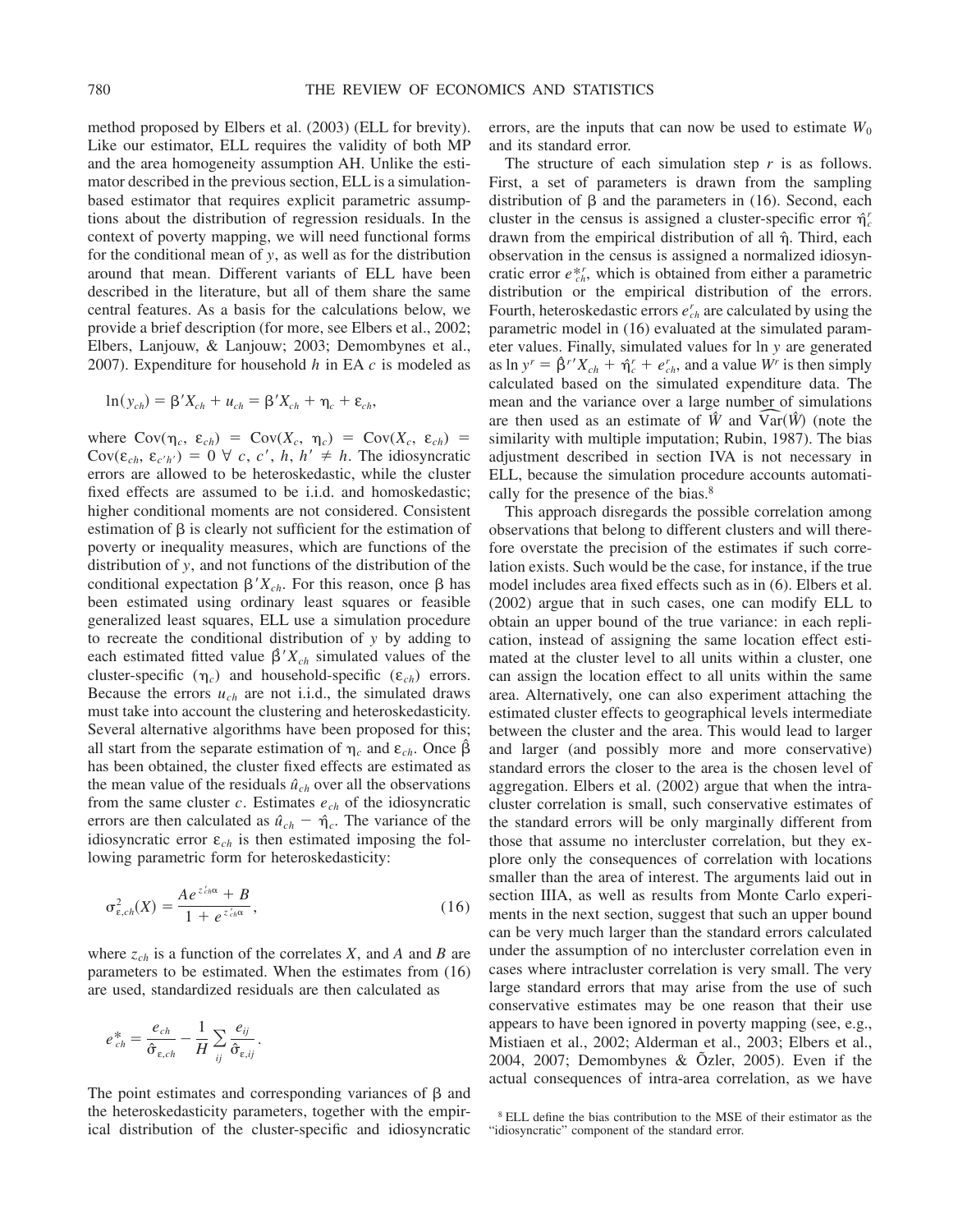TABLE 2.—MONTE CARLO SIMULATIONS: NO INTERCLUSTER CORRELATION

|           | $\scriptstyle{(1)}$ | $\left( 2\right)$ | 3)<br>Projection Estimator | $^{(4)}$ | (5)         | (6)<br><b>ELL</b> |          |
|-----------|---------------------|-------------------|----------------------------|----------|-------------|-------------------|----------|
|           | True Value          | <b>Bias</b>       | <b>RMSE</b>                | Coverage | <b>Bias</b> | <b>RMSE</b>       | Coverage |
| $P_0(24)$ | 0.0979              | 0.0007            | 0.0092                     | 0.976    | 0.0015      | 0.0079            | 0.988    |
| $P_0(25)$ | 0.3323              | $-0.0026$         | 0.0148                     | 0.984    | $-0.0031$   | 0.0129            | 0.972    |
| $P_0(26)$ | 0.6732              | $-0.0053$         | 0.0150                     | 0.964    | $-0.0056$   | 0.0128            | 0.968    |
| $P_1(24)$ | 0.023               | $-0.0000$         | 0.0003                     | 0.940    | 0.0000      | 0.0003            | 0.972    |
| $P_1(25)$ | 0.0103              | 0.0000            | 0.0006                     | 0.972    | 0.0001      | 0.0006            | 0.988    |
| $P_1(26)$ | 0.0292              | $-0.0000$         | 0.0009                     | 0.980    | 0.0000      | 0.0010            | 0.988    |

Note: 250 Monte Carlo replications. The synthetic census population is composed of 150 enumeration areas of 100 households each. The sample drawn in each replication includes 1,000 households selected from<br>100 equally size rates are calculated for 95% confidence intervals.

shown, depend on several factors, it would be useful if conservative estimates were routinely produced and evaluated. We also note that these considerations address only the existence of location fixed effects, while ignoring any heterogeneity in the slopes of the estimated conditional model.

ELL's simulation estimator has the advantage of allowing the estimation of any poverty or inequality measure within the simulation procedure used for estimation. After a replication has generated a complete census of expenditures *y*, any welfare measure can be easily calculated using the generated *y* as if they were data. This works even for measures such as the Gini coefficient that are not identified by a simple moment condition (see Section I). But this versatility comes at the price of parametric assumptions about the conditional mean of *y*, its conditional variance, and the absence of conditional skewness or kurtosis, for example. The estimator we have described in (12), while still parametric, models only the conditional probability of being in poverty. In this way, the estimator is faster and simpler, and it does not require assumptions on the complete conditional distribution or first-stage residual errors. Both estimators, however, require the absence of area heterogeneity, and this common ground is likely more important than their differences.

#### **V. Monte Carlo Experiments**

We first consider a best-case scenario where the DGP is characterized by a simplified version of model (6), where there is no small-area fixed effect, the cluster fixed effects are i.i.d. and homoskedastic, and MP and AH hold. Specifically, for each cluster within a region, the DGP is described as follows:

$$
y_{ch} = \beta_0 + \beta_1 x_{ch} + u_{ch} = 20 + x_{ch} + e_c + \varepsilon_{ch}
$$
  
\n
$$
x_{ch} = 5 + z_{c,1} w_{ch} + z_{c,2}, \quad w \sim N(0, 1),
$$
  
\n
$$
z_{c,1}, z_{c,2} \sim U(0, 1), \quad z_{c,1} \perp z_{c,2}, \quad (17)
$$
  
\n
$$
e_c \sim N(0, .01), \quad \varepsilon_{ch} \sim N(0, \sigma^2(x))
$$
  
\n
$$
\sigma^2(x) = \frac{e^{\alpha_1 x + \alpha_2 x^2}}{1 + e^{\alpha_1 x + \alpha_2 x^2}},
$$

with  $\alpha_1 = .5$ ,  $\alpha_2 = -.01$ . The idiosyncratic errors  $\varepsilon_{ch}$  are then assumed to be heteroskedastic, and their variance is determined by a simplified version of model (16) so that the functional form of the heteroskedasticity is consistent with the assumptions in ELL. This model implies that the proxy variable *x* explains approximately 30% of the variance of *y*. The intracluster correlation coefficient, calculated as  $\sigma_e^2/(\sigma_e^2 + \sigma_e^2)$ , is small and approximately equal to .027.

One conceptual complication in performing a Monte Carlo (MC) experiment in this context is that the population of interest (synthetic households in a small area) is finite and relatively small (e.g., 15,000 to 20,000 households), and the quantity to be estimated (e.g., a poverty ratio) is itself a function of this finite population rather than being a fixed parameter as in a typical MC simulation. In our case, the DGP described would generate a unique value of a welfare measure only in a population composed of an infinite number of EAs and households, but in assessing the performance of different estimators, we think it is important to work with a population of size analogous to the ones met in real empirical applications with census data. Hence, we use the DGP to generate a population of  $N_A = 15,000$  households divided into 150 EAs of 100 households each. This population represents the small area *A* for which a welfare indicator has to be calculated. We assume that the researcher is interested in estimating head count poverty ratios,  $P_0(z)$ , and poverty gaps,  $P_1(z)$ , evaluated at three different poverty lines  $z = 24$ , 25, 26. The true values of the six poverty measures in the artificial population are reported in column 1 of table 2. In each MC replication, we use the DGP to generate an artificial sample of 10 households from each of 100 randomly generated clusters. For simplicity, we ignore the fact that a few observations in the auxiliary sample may belong to the same small area of interest. Because the usefulness of the estimation approaches considered in this paper hinges on the fact that the number of such observations is typically very small, the correlation should be of little or no consequence in the calculation of the standard errors.

For each estimator we calculate bias, RMSE, and confidence interval coverage rates ("coverage" in the table) for 95% nominal coverage rates intervals. Bias is calculated as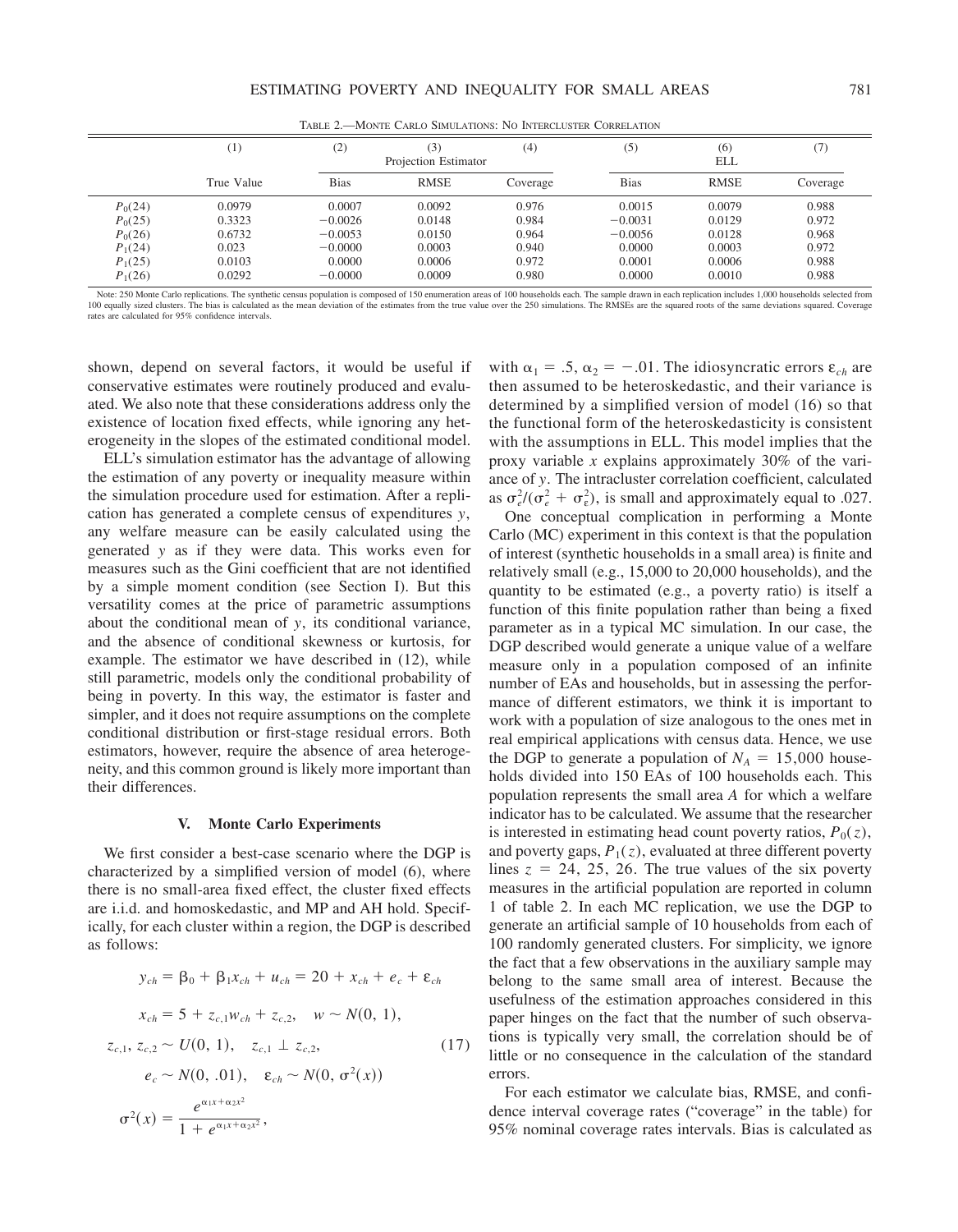$R^{-1} \sum_{r=1}^{R} (\hat{W}_A^r - W_A)$ , where  $W_A$  is the true value of the welfare measure, and  $\hat{W}_A^r$  is the estimate obtained in the *r*th MC replication. The RMSE is estimated as the square root of  $R^{-1} \sum_{r=1}^{R} (\hat{W}_A^r - W_A)^2$ , and coverage rates are calculated as the fraction of the replications for which the true value lies within a 95% nominal confidence interval.

We consider the performance of the projection and simulation-based ELL estimators described in section IV. All MC replications use the same artificial census population, which is therefore treated as nonrandom. For a given auxiliary sample generated in the *r*th replication, we calculate the projection estimator as described in the previous section, using as predictors *x* and its square,  $sin(x)$ ,  $cos(x)$ ,  $sin(2x)$ , and  $cos(2x)$ . In empirical applications, the degree of flexibility in the choice of the functional form will be limited by the number of predictors and the size of the survey sample. When adopting the ELL estimator, we estimate the heteroskedasticity parameters  $(\alpha_1, \alpha_2)$  using nonlinear least squares, using the correct model (17) described in the DGP. At each step of the ELL procedure, two sets of parameters,  $(\beta_1, \beta_2)$  and  $(\alpha_1, \alpha_2)$ , are drawn from their respective estimated asymptotic distributions. Each EA in the artificial census is then assigned a cluster-specific fixed effect drawn at random (with replacement) from the set of all fixed effects estimated as described in section IVB. The household-specific standardized fixed effects are similarly assigned to each unit after being randomly selected with replacement from the empirical distribution of all *e*\**ch*, and then transformed into heteroskedastic errors using the random draw of the heteroskedasticity parameters.

Table 2 reports the results of 250 MC replications. For all welfare measures, both estimators are essentially unbiased, the RMSE is small relative to the true value being estimated, and coverage rates are very close to the nominal 95%. Overall, when the parametric assumptions ELL use are correct, both estimators perform well, although the projection estimator is substantially simpler than ELL. Both estimators, however, rely on the absence of heterogeneity across areas within the same region. In the next section we explore the consequences of the failure of this assumption, which we deem likely to arise with real data.

### *A. Consequences of Heterogeneity on Coverage Rates*

We first consider the case where the true DGP for expenditure includes not only an EA fixed effect but also a small-area fixed effect, as in  $(6)$ . We assume that there is no heterogeneity in the slopes  $\beta$ , an assumption that we will relax in section VB. For simplicity, we also assume homoskedastic errors. The DGP for expenditure of household *h* is cluster *c* in small area *a* is now assumed to be described by the following:

$$
y_{ach} = 10 + 2x_{ach} + \eta_a + e_{ch} + \varepsilon_{ach}, \qquad (18)
$$

$$
x \sim N(5, 1) \quad \eta_a \sim N(0, \sigma_\eta^2)
$$
  
\n
$$
e \sim N(0, \sigma_e^2) \quad \varepsilon \sim N(0, \sigma_e^2).
$$
 (19)

Note that in this case, welfare estimates will depend on the area fixed effect  $\eta_a$ . For instance, letting *z* denote a fixed poverty line, the head count poverty ratio in a given small area *a* becomes

$$
P(y_{Ach} \le z | A = a) = P(2x + e_{ch} + \varepsilon_{ach} \le z - 10 - \eta_a)
$$

$$
= \Phi\left(\frac{z - 10 - \eta_a}{\sqrt{\sigma_e^2 + \sigma_e^2 + 4}}\right),
$$

where the last expression follows from the normality of the errors and of the covariate *x*. As in the previous MC, we consider small areas of 15,000 households split among 150 equally sized EAs. However, to introduce heterogeneity in the population, we assume that the region from which the auxiliary data set is drawn is composed of 25 small areas characterized by the same distribution of *x* but different values of the area fixed effect. To avoid the (albeit unlikely) possibility of an unusual draw of area fixed effects, which are assumed to be generated from a normal distribution with variance  $\sigma_{\eta}^2$ , we set the 25 area fixed effects equal to  $\tau_{\eta, p_i}$ ,  $i = 1, \ldots, 25, p_i = 0.01 + (.98/24) \times (i - 1)$ , where  $\tau_{\eta, p_i}$  is the *p<sub>i</sub>*-quantile of the assumed distribution of  $\eta$ , so that  $P(\eta \leq \tau_{\eta, p_i}) = p_i$ . Hence, for instance, when  $i = 1$ , the area has  $\eta_a$  equal to the first percentile of the assumed distribution; when  $i = 13$ , the fixed effect is equal to 0 (the median and mean of the distribution); and when  $i = 25$ , it is equal to the 99th percentile. When the area fixed effect becomes larger, we should expect the performance of both estimators to worsen, with coverage rates decreasing towards 0.

Monte Carlo results for three alternative models based on 200 replications are displayed in table 3. Each ELL estimation is obtained with 200 simulations. In each model, we keep  $\sigma_{\varepsilon}$  = 2 while we experiment with different values of  $\sigma_{\eta}$  and  $\sigma_{e}$ . In each replication, an artificial sample of 1,000 households is generated from the DGP in (18) and (19). We draw four EAs from each of the 25 small areas, and then we draw 10 households from each EA. For each DGP, the object of interest is the head count ratio calculated for a poverty line corresponding to the 25th percentile of the overall distribution of *y* in the whole region. In both models, the predictor *x* has good explanatory power, with an  $R^2$ approximately equal to .50.

Because the DGP assumes that the errors are homoskedastic, the ELL estimator can take a simpler form than described in section IVB. The first step is unchanged and consists of the estimation of model (18) using ordinary least squares, followed by calculation of the empirical distribution of cluster-specific and idiosyncratic residuals. At each simulation, an intercept and a slope are drawn from their respective estimated sampling distributions. Then each EA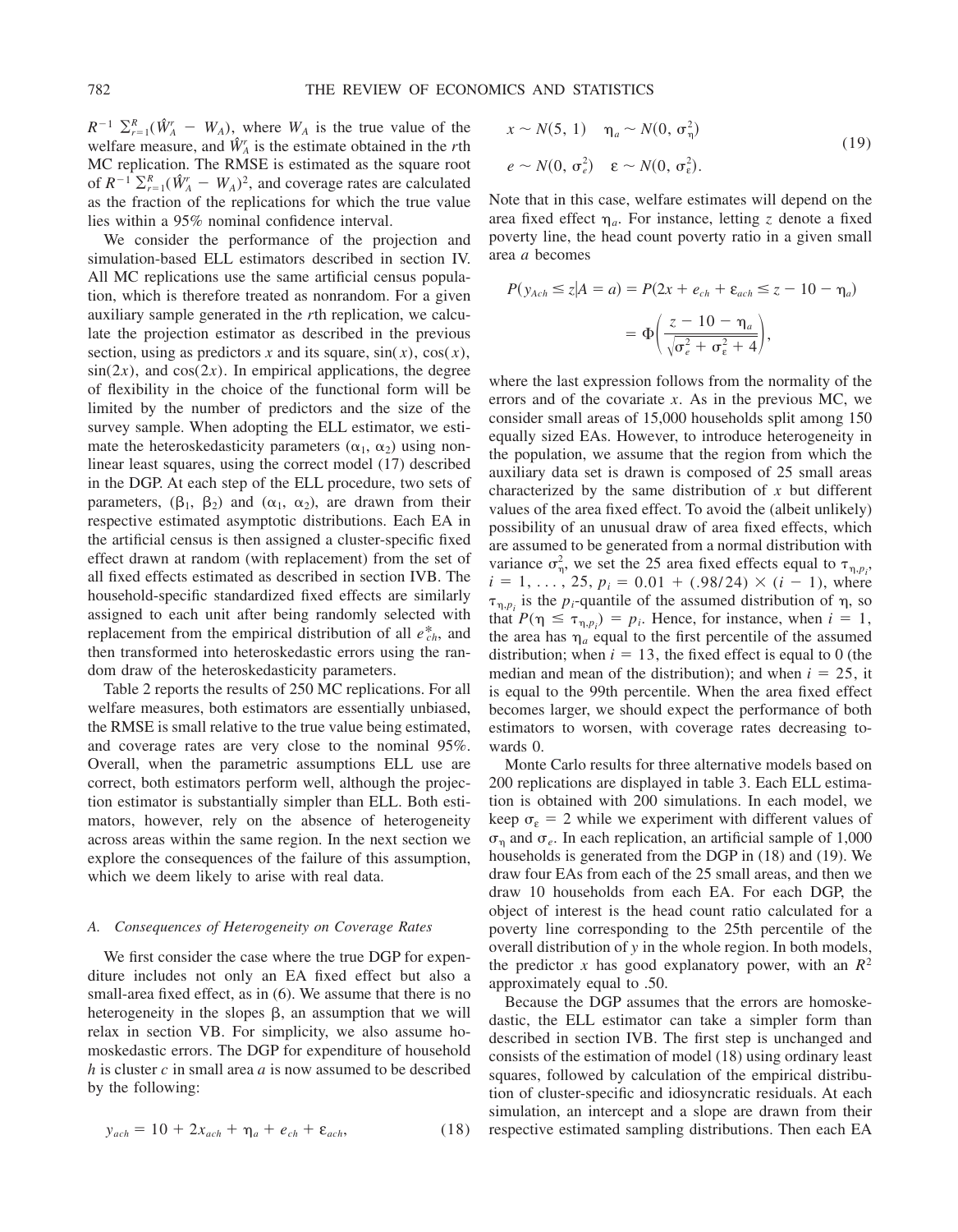|                                                                                                                    |                |                                                                                    | (1)                           | (2)                           | (3)<br>Projection Estimator   | (4)                     | (5)                           | (6)                           | (7)<br>ELL                    | (8)                                                                                                                                | (9)                           | (10)<br>ELL, Conservative SE  | (11)                          | (12)     |
|--------------------------------------------------------------------------------------------------------------------|----------------|------------------------------------------------------------------------------------|-------------------------------|-------------------------------|-------------------------------|-------------------------|-------------------------------|-------------------------------|-------------------------------|------------------------------------------------------------------------------------------------------------------------------------|-------------------------------|-------------------------------|-------------------------------|----------|
|                                                                                                                    | $P_0$          | $\eta_a$                                                                           | <b>Bias</b>                   | SE                            | RMSE                          | Coverage                | <b>Bias</b>                   | SE                            | <b>RMSE</b>                   | Coverage                                                                                                                           | Bias                          | <b>SE</b>                     | RMSE                          | Coverage |
|                                                                                                                    |                |                                                                                    |                               |                               |                               |                         |                               |                               |                               | Model 1: $\sigma_{\eta} = .5$ , $\sigma_{e} = .5$ , $\sigma_{\epsilon} = 2$ . $R^2 = .471$ , $\rho_{c} = .111$ , $\rho_{a} = .056$ |                               |                               |                               |          |
| (1A)<br>(1B)<br>(1C)                                                                                               | 0.212          | 0.246 $\tau_{n.50} = 0$<br>$\tau_{n.75} = .329$<br>0.166 $\tau_{n.95}$ = .818      | 0.00444<br>0.03908<br>0.08486 | 0.01250<br>0.01250<br>0.01250 | 0.01324<br>0.04103<br>0.08577 | 0.905<br>0.090<br>0.000 | 0.00588<br>0.04059<br>0.08646 | 0.01038<br>0.01038<br>0.01038 | 0.01190<br>0.04189<br>0.08708 | 0.980<br>0.085<br>0.000                                                                                                            | 0.00738<br>0.04208<br>0.08796 | 0.10615<br>0.10615<br>0.10615 | 0.01503<br>0.04407<br>0.08893 |          |
| Model 2: $\sigma_n = .25$ , $\sigma_e = .10$ , $\sigma_E = 2$ . $R^2 = .496$ , $\rho_c = 0.178$ , $\rho_a = .0153$ |                |                                                                                    |                               |                               |                               |                         |                               |                               |                               |                                                                                                                                    |                               |                               |                               |          |
| (2A)<br>(2B)<br>(2C)                                                                                               | 0.231<br>0.205 | 0.249 $\tau_{n.50} = 0$<br>$\tau_{n.75} = .165$<br>$\tau_{n.95} = .409$            | 0.00235<br>0.02041<br>0.04582 | 0.01120<br>0.01120<br>0.01120 | 0.01141<br>0.02327<br>0.04716 | 0.960<br>0.560<br>0.005 | 0.00391<br>0.02198<br>0.04739 | 0.00856<br>0.00856<br>0.00856 | 0.00939<br>0.02358<br>0.04816 | 0.975<br>0.530<br>0.000                                                                                                            | 0.00487<br>0.02294<br>0.04835 | 0.07810<br>0.07810<br>0.07810 | 0.01157<br>0.02522<br>0.04948 | 1        |
|                                                                                                                    |                |                                                                                    |                               |                               |                               |                         |                               |                               |                               | Model 3: $\sigma_n = .10$ , $\sigma_e = .25$ , $\sigma_{\epsilon} = 2$ . $R^2 = .496$ , $\rho_c = .0178$ , $\rho_a = .002$         |                               |                               |                               |          |
| (3A)<br>(3B)<br>(3C)                                                                                               | 0.242          | 0.249 $\tau_{\eta, .50} = 0$<br>$\tau_{n.75}$ = .066<br>0.231 $\tau_{n.95}$ = .164 | 0.00128<br>0.00858<br>0.01920 | 0.01131<br>0.01131<br>0.01131 | 0.01136<br>0.01417<br>0.02227 | 0.935<br>0.885<br>0.655 | 0.00288<br>0.01018<br>0.02080 | 0.00907<br>0.00907<br>0.00907 | 0.00949<br>0.01362<br>0.02268 | 0.975<br>0.890<br>0.530                                                                                                            | 0.00409<br>0.01139<br>0.02201 | 0.07779<br>0.07779<br>0.07779 | 0.01162<br>0.01575<br>0.02456 |          |

TABLE 3.—MONTE CARLO SIMULATIONS: CONSEQUENCES OF INTERCLUSTER CORRELATION

Note: All results are based on 200 Monte Carlo replications. The simulation-based results in columns 5–12 use 150 simulations within each Monte Carlo replication. A synthetic small area includes 150 EAs with 100 households each. Samples have size 1,000 and are generated drawing 4 EAs from each small area and 10 households from each EA. Coverage rates are calculated for confidence intervals with nominal coverage equal to .95. RMSE denotes root mean squared error.  $\tau_{\eta,\rho}$  is the pth quantile of the distribution of  $\eta_a$ . The standard errors (\*) in column 10 are calculated as the mean estimated standard errors (calculated over all Monte Carlo simulations) when the same cluster fixed effect is added to all observations within a small area. The poverty line corresponds to the 25th percentile of the overall distribution of y in the whole region. See section VA for simulation details.

and each household in the artificial population is matched to a cluster-specific fixed effect drawn at random (with replacement) from the corresponding empirical distribution, while no adjustment for heteroskedasticity is necessary in this case. We obtain the results for the projection estimator using the same two-step methodology used for poverty head counts in the previous MC.

The top half of table 3 shows a first set of results, where the DGP implies moderately large intracluster correlation (.11) and intercluster correlation (.06). Both the projection estimator (columns 1–4) and ELL (columns 5–8) perform well in predicting the poverty counts when the area fixed effect is 0 in terms of both bias and coverage (row 1A). The performance of both estimators worsens considerably when a small-area fixed effect is present. If the small area includes a fixed effect equal to .329 (the 75th percentile of the distribution of  $\eta$  and less than 2% of the mean value of the "expenditure" variable *y*), the coverage rate for both estimators remains below 10% and is actually very close to 0 in several cases (row 1B, columns 4 and 8). The results in row 1C show that when the area fixed effect is .818 (the 95th percentile of the distribution of  $\eta$ ), the coverage rate decreases to 0 for both estimators. Consistently with the results in section III, the decline in coverage is caused by the increase in bias associated with the presence of the area fixed effect. While in row 1A virtually all MSE derives from the standard error of the estimator (because the bias is close to 0), in rows 1B and 1C, the standard error becomes only a fraction of the MSE, and so the estimated confidence intervals provide misleading information about the true poverty head counts.

In columns 9 to 12 we show results obtained again with ELL but calculating the standard errors using the conservative approach described in section IVB. In this case, in each of the 150 simulations required to complete one of the 200 Monte Carlo replications, we assign the same cluster fixed effect to all households within the same area. This modification should lead to a very conservative confidence interval, because it assumes that the correlation between two units from two different EAs within the same cluster is the same as the correlation between two units from the same EA.9 In fact, this modified methodology leads to standard errors that are approximately ten times as large as those estimated in column 6. The increase in the standard errors now leads to confidence intervals that always include the true value, so that coverage rates are equal to 1 in all cases, even when the area fixed effect is relatively large (row 1C). However, the confidence intervals are now so wide as to become barely informative. For instance, standard ELL produces a confidence interval of width 0.041 (0.0104  $\times$  $1.96 \times 2$ , while conservative ELL produces intervals of width .416 (0.10615  $\times$  1.96  $\times$  2).

In rows 2A to 3C of table 3, we show that coverage rates may be far from the nominal 95% even in cases where intracluster correlation is very small. The DGP in model 2 implies a small intracluster correlation (.0178), but also implies that most of it is due to the presence of the area fixed effect, so that the intercluster correlation is .0153. As a result, coverage rates decline rapidly for both ELL and the projection estimator, and when the area fixed effect is moderately large (row 2C), coverage approaches or equals 0. This result is consistent with the figures in table 1, where we have shown that when the ratio between inter- and intracluster correlation is large, standard errors that do not

<sup>&</sup>lt;sup>9</sup> This also explains why the mean conservative standard errors reported in column 10 of table 3 are larger than the RMSE. The latter is the sum of the true bias and variance as calculated across MC simulations.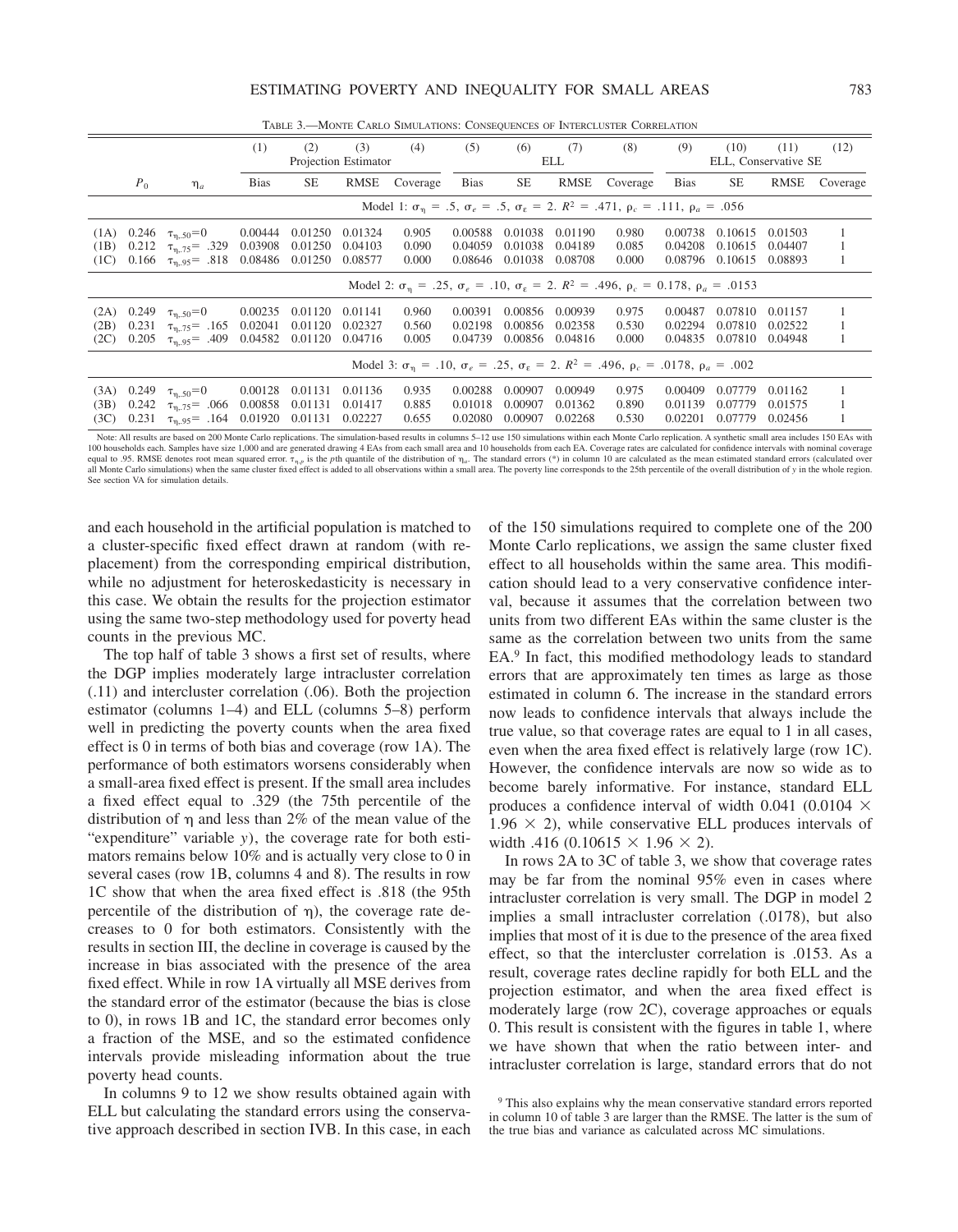take intercluster correlation into account will seriously underestimate the true MSE, leading to misleading inference. This is also confirmed in the results reported in the last three rows of the table, where the intracluster correlation is the same as in model 2, but the intercluster correlation is close to 0 (.002). In this case, for areas where the fixed effect is as large as the 75th percentile of the distribution of  $\eta$ , coverage rates remain close to the nominal 95% level. When the area fixed effect is as large as the 95th percentile, coverage decreases further but remains above 50%, and the bias is very small.

Overall, disregarding the presence of area fixed effects may lead to severely misleading inference even when the intracluster correlation accounts for less than 2% of the total variance of the error, unless the area fixed effects are very small relative to the EA fixed effects. The overstatement of precision can be repaired by using ELL's conservative standard errors, but this generates confidence intervals that are so wide as to render the estimates barely informative. Note also that we have assumed that unobserved heterogeneity is present only in the intercept, while the slopes are the same for all observations that belong to the same region. In empirical applications, it is likely that inference will be complicated by heterogeneity in the slopes that link the predictors to expenditure, for example, by spatial variation in the rates of return to physical and human capital. In the next section, we explore how bias, MSE, and coverage rates are affected when heterogeneity in the expectation of *y* given *X* takes the form of heterogeneity in the slopes.

# *B. A Model with Heterogeneity in Slopes*

We now assume that the following random coefficient model holds:

$$
y_{ach} = 10 + \beta_a x_{ach} + e_c + \varepsilon_{ach},
$$
  
\n
$$
x \sim N(5, 1), \ \beta_a \sim N(3, \sigma_\beta^2), \ \sigma_e = .1, \ \sigma_\epsilon = 3.
$$
 (20)

This model can be rewritten as a model with homogeneous slopes and heterogeneity in the heteroskedasticity. The DGP is indeed equivalent to one with  $y_{ach} = 10 + \beta x_{ach} + e_c$  $\theta_a x_{ach} + \varepsilon_{ach}$ , where  $\theta_a \sim N(0, \sigma_{\beta}^2)$ . Note also that by construction, this form of heterogeneity generates intercluster, and therefore intracluster, correlation.

As in the previous section, we assume that survey data are available from a region composed of 25 areas and that the population of each area is divided into 150 EAs of 100 households each. The area-specific slopes  $\beta_a$  are kept constant throughout all MC replications. As before, we select the slopes using a semirandom approach by setting them equal to  $\sigma_{\beta} \Phi^{-1}(q_i)$ ,  $i = 1, 2, \ldots, 25$ , where  $\Phi(\cdot)$  is the cumulative distribution function of a standardized normal and the 25 *qi*s are the bounds of 24 equally sized subsets of the interval 0.01–0.99. This procedure ensures that even if the slopes are kept constant and are selected according to a deterministic procedure, their value can be thought of as a representative draw from the distribution of  $\beta_a$  described in (20). Note also that by construction, one of the small areas is characterized by a slope equal to the median (mean) of the distribution of  $\beta_a$ .

In each MC replication, a sample of 500 units is generated from the DGP in (20), drawing one cluster of 20 observations from each of the 25 areas. We consider the estimation of  $P_0(20)$ ,  $P_0(22)$ , and  $E(y)$  in two cases with different degrees of heterogeneity in the slope ( $\sigma_{\beta} = 0.05$  or .1). We consider only the results of the projection estimator, which in the simple setting of the DGP in (20) allows the flexible estimation of the projection without making explicit assumptions about the form of heteroskedasticity. The estimation procedure, choice of approximating functions, and estimation of RMSE for the confidence intervals are as in the section VA.

The results of 200 MC replications are displayed in table 4. For each parameter of interest and for each  $\sigma_{\beta}$ , we estimate bias, RMSE, and coverage rates for 95% nominal confidence intervals. We calculate these statistics for a small area where  $\beta_a = E(\beta_a) = \tau_{\beta_a,50}$  and for two areas where the slope is respectively equal to  $\tau_{\beta_n,75}$  and  $\tau_{\beta_n,95}$ , where  $\tau_{\beta_a, p}$  is the *p*th quantile of the distribution of  $\beta_a$ . Using the DGP in  $(20)$ , the true values are calculated as (omitting the subscripts *c*, *h*)

$$
P(y \le z | a) = P(\beta_a x + e + \varepsilon \le z - 10)
$$

$$
= \Phi\left(\frac{z - 10 - \beta_a 5}{\sqrt{\sigma_e^2 + \sigma_e^2 + \beta_a^2}}\right) z = 20, 22
$$

$$
E(y | a) = 10 + 5\beta_a.
$$

Because we are ignoring the presence of heterogeneity in  $\beta_a$ , the prediction for the welfare measure will be the same for all 25 small areas, given that we assume that the distribution of the predictor  $x$  is the same across different areas. At the same time, we expect the estimator to perform worse the further away  $\beta_a$  is from its mean value. The results in table 4 are consistent with the intuition. For areas where the slope is equal to the mean value, the bias is negligible and coverage is perfect. When the heterogeneity in  $\beta$  is relatively large (columns 5–8), the coverage is even conservative, because the bias adjustment described in (14) becomes large due to the high intracluster correlation induced by area-specific slopes. The results in panel B show that even when the area-specific slope is equal to the 75th percentile of the distribution, coverage is close to correct, even if, in this case, the bias becomes larger for larger  $\sigma_{\beta}$ . For instance, if  $\sigma_{\beta} = .1$ , the bias in the calculation of the head count with  $z = 20$  is .016, which is approximately 15% of the true value. When we look at areas with slope equal to the 95th percentile, coverage rates are below 75%, and the bias increases further.

Overall, then, heterogeneity in slopes may be as problematic as the presence of area fixed effects for the appli-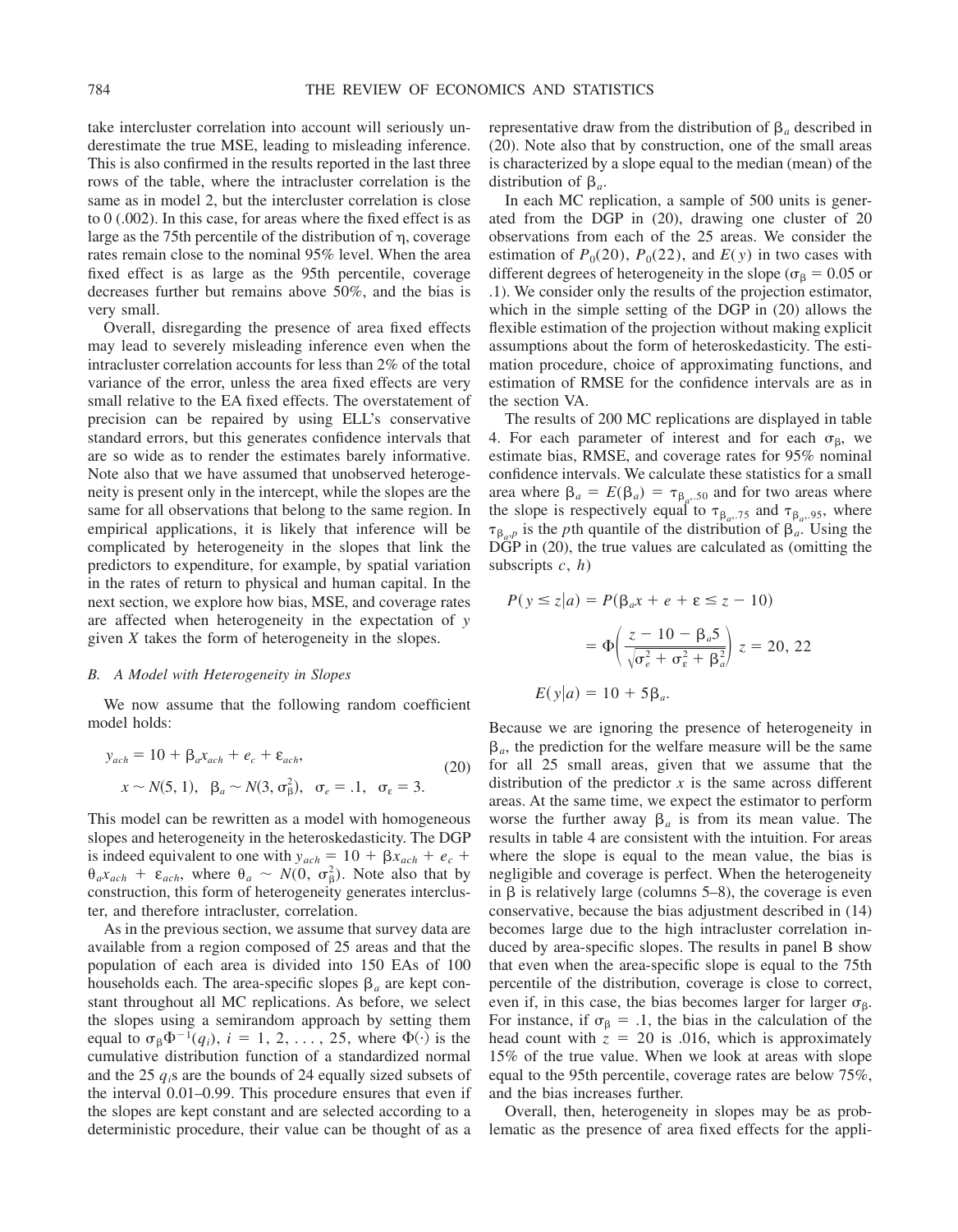|           | (1)   | (2)         | (3)                                | (4)      | (5)                                | (6)                                | (7)                               | (8)      |  |  |
|-----------|-------|-------------|------------------------------------|----------|------------------------------------|------------------------------------|-----------------------------------|----------|--|--|
|           |       |             | $\sigma_{\beta} = 0.05$            |          |                                    | $\sigma_{\beta} = 0.1$             |                                   |          |  |  |
|           | True  | <b>Bias</b> | 一<br><b>RMSE</b>                   | Coverage | True                               | <b>Bias</b>                        | 一<br><b>RMSE</b>                  | Coverage |  |  |
| (A)       |       |             | $\beta_a = 3 = \tau_{\beta, .50}$  |          |                                    |                                    | $\beta_a = 3 = \tau_{\beta, .50}$ |          |  |  |
| $P_0(20)$ | 0.119 | 0.002       | 0.023                              | 0.956    | 0.119                              | 0.003                              | 0.0027                            | 0.960    |  |  |
| $P_0(22)$ | 0.240 | 0.002       | 0.029                              | 0.967    | 0.240                              | 0.006                              | 0.036                             | 0.966    |  |  |
| E(Y)      | 25    | 0.009       | 0.284                              | 0.978    | 25                                 | 0.003                              | 0.517                             | 1.000    |  |  |
| (B)       |       |             | $\beta_a = 3.03 = \tau_{\beta,75}$ |          | $\beta_a = 3.07 = \tau_{\beta,75}$ |                                    |                                   |          |  |  |
| $P_0(20)$ | 0.113 | 0.008       | 0.023                              | 0.912    | 0.107                              | 0.016                              | 0.027                             | 0.891    |  |  |
| $P_0(22)$ | 0.229 | 0.012       | 0.029                              | 0.896    | 0.219                              | 0.027                              | 0.036                             | 0.851    |  |  |
| E(Y)      | 25.2  | $-0.155$    | 0.284                              | 0.885    | 25.3                               | $-0.326$                           | 0.517                             | 0.920    |  |  |
| (C)       |       |             | $\beta_a = 3.12 = \tau_{\beta,95}$ |          |                                    | $\beta_a = 3.23 = \tau_{\beta,95}$ |                                   |          |  |  |
| $P_0(20)$ | 0.099 | 0.017       | 0.023                              | 0.791    | 0.081                              | 0.032                              | 0.027                             | 0.634    |  |  |
| $P_0(22)$ | 0.204 | 0.027       | 0.029                              | 0.769    | 0.173                              | 0.056                              | 0.036                             | 0.560    |  |  |
| E(Y)      | 25.6  | $-0.400$    | 0.284                              | 0.582    | 26.2                               | $-0.815$                           | 0.517                             | 0.714    |  |  |
|           |       |             |                                    |          | .                                  |                                    |                                   |          |  |  |

TABLE 4.—MONTE CARLO SIMULATIONS: CONSEQUENCES OF AREA HETEROGENEITY IN SLOPES

Notes: All results are based on 200 Monte Carlo replications. The true model is  $y_{ach} = 10 + \beta_a x_{ach} + e_c + \epsilon_{ach}$ , where  $\beta_a \sim N(3, \sigma_b^2)$ . Coverage rates are calculated for confidence intervals with nominal coverage equal to . 3. Each synthetic sample includes 500 observations, divided into area-specific clusters of 20 households from each small area.  $\tau_{\beta,\rho}$  is the pth quantile of the distribution of  $\beta_a$ . See section VB for further simula details.

cation of poverty mapping methodologies. Also, in reality, this kind of heterogeneity may take more complex forms, for instance, if the area-specific component of the slopes is correlated with the predictors.

# **VI. An Empirical Evaluation Using Census Data from Mexico**

The MC experiments in section V have demonstrated that even a relatively small amount of heterogeneity in the conditional relation between expenditure and its predictors may lead to severe overstatement of the precision of the resulting estimates. This is our main conclusion. However, it is useful to consider a more concrete example to illustrate our analysis, even though there is no reason to believe that the results will apply everywhere. However, if we find that nominal precision overstates true precision, we know that our general concerns should be taken seriously in practice. In this section, we use census data from Mexico to evaluate the performance of estimators that match census and survey data using the techniques described in the previous sections. The data set is a 10.6% random extract of the 2000 Mexican Census from the Integrated Public Use Micro Sample (IPUMS; Ruggles & Sobek, 1997). Like most other census microdata, the 2000 Mexican Census includes many predictors of income and expenditure, such as housing characteristics, household composition, asset ownership, and occupation and education of each household member. Unlike most other census data sets, this census also includes a measure of individual income during the previous thirty days. This allows us to carry out an experiment that can be summarized as follows. First, we identify relatively large regions (the states of Chiapas, Oaxaca, and Veracruz), from which we select a synthetic household survey by drawing a random sample of household-specific observations of income  $(y)$  and a set of predictors  $(x)$ . We use this sample to estimate the parameters of a model for the probability of being poor (of income being below a fixed poverty line *z*) conditional on a set of predictors. We then merge these parameters with census information on the predictors for the whole population in the region. This allows us to calculate point estimates and standard errors of predictions of incomebased poverty measures defined for a list of small areas within the same region. While keeping the census populations constant, we repeat the synthetic survey sample generation and the two-step estimation procedure a large number of times. For each small area, we calculate coverage rates of nominal 95% confidence intervals as the fraction of times that the true value of the poverty measure lies within the interval. If the conditional model in each small area is the same as in the larger region, coverage rates should be approximately equal to the nominal rates.10 If instead, coverage rates are much lower than .95, substantial heterogeneity is likely to exist, and the variance of estimators based on conditional independence assumptions will underestimate the true variance of the prediction error. In Demombynes et al. (2007), a similar exercise is completed to evaluate the performance of ELL by using data from a complete census from Mexican areas where the well-known welfare program PROGRESA has been implemented. However, Demombynes et al. (2007) use small areas generated by aggregating villages that are selected at random, and hence impose by construction the approximate validity of area homogeneity; in consequence, their results are not likely to be informative about the effects of heterogeneity, which has been removed by construction. In our case, areas

<sup>10</sup> As described in section VIA, we assume that the true values are identical to the estimates obtained from the census extract.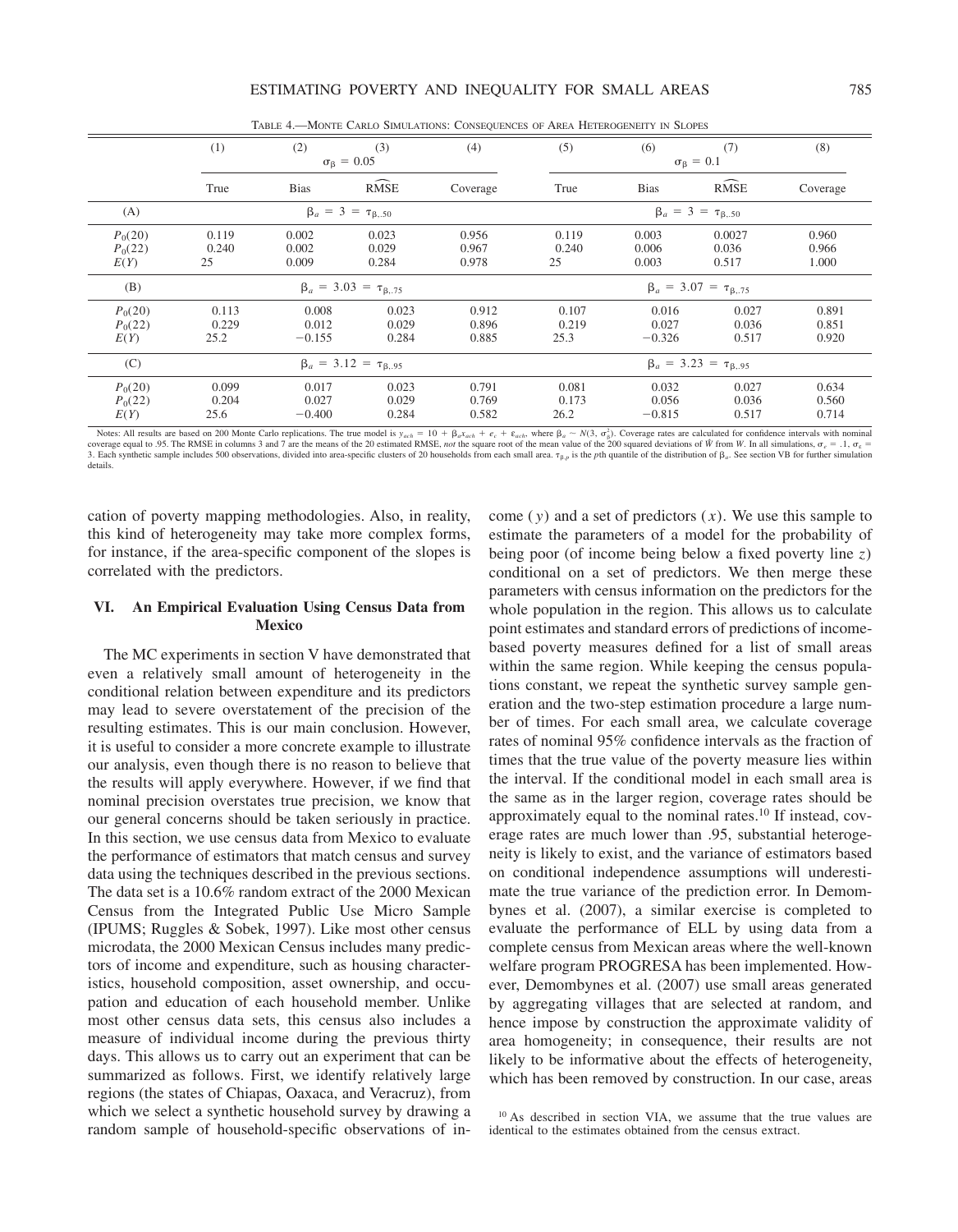# THE REVIEW OF ECONOMICS AND STATISTICS

FIGURE 1.—MAP OF *MUNICIPIOS,* STATE OF CHIAPAS, MEXICO



Source: INEGI, Mexico. Note: The map illustrates the 119 *municipios* that form the state of Chiapas according to the 2005 geostatistical census of Mexico.

coincide with actual administrative units (*municipios*), so that the results of the empirical validation will show the consequences of the failure of homogeneity for poverty estimates in actual *municipios.* A validation exercise similar to the one presented here has been developed independently by Elbers, Lanjouw, and Leite (2008), who find that in the context of the Brazilian state of Minas Gerais, ELL performs well.

The details of the validation experiment are described in section VIA; readers interested only in the results can refer directly to section VIB.

# *A. Details of the Validation Exercise*

The complete IPUMS microdata extract for Mexico 2000 contains more than 10 million observations, so to keep the validation exercise manageable, we limit our analysis to the rural section of three of the largest Mexican states: Chiapas, Oaxaca, and Veracruz. Each state is subdivided into a large number of *municipios,* and we treat each state as a separate region, and each *municipio* as a small area. The map in figure 1 shows the subdivision of the state of Chiapas into *municipios* according to the 2005 geostatistical census of Mexico.<sup>11</sup> Clearly most areas are very small, and in practical applications, household survey data alone would not be sufficient to estimate welfare measures with acceptable precision for areas smaller than a state. For instance, the state-specific rural sample size in the 2002 Mexican Family Life Survey (MFLS) ranged from 47 (Distrito Federal) to 469 (in Michoacán).<sup>12</sup> Most *municipios* are instead not represented at all in the rural sample, and of 73 *municipios* included in the survey sample, only two have more than 54 observations. The actual (census) population size of *muni-*

 See http://www.cuentame.inegi.gob.mx. The subdivisions in 2000 and 2005 were essentially identical.

<sup>&</sup>lt;sup>12</sup> For these calculations, we have classified households as rural when they live in communities with population below 2,500.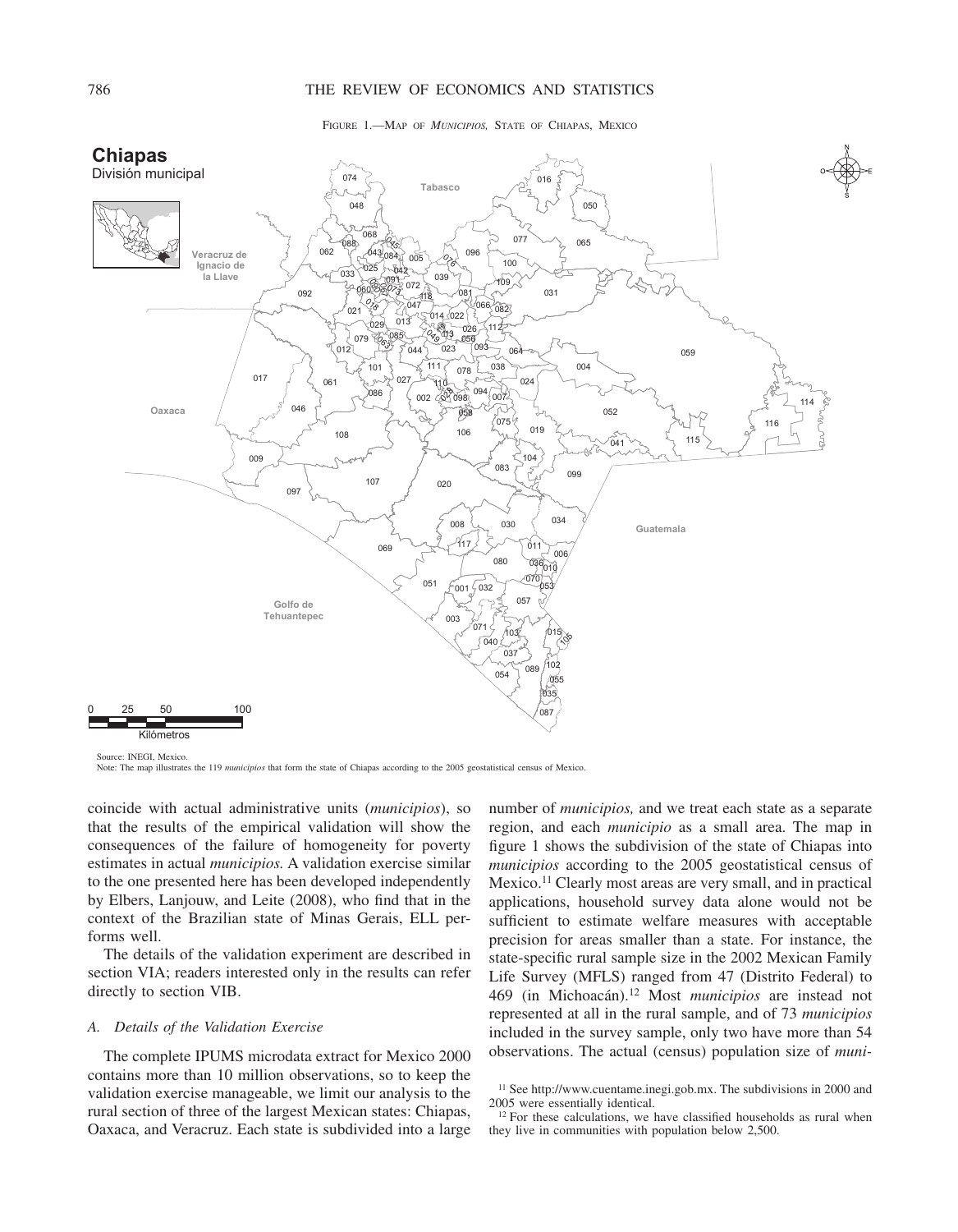|                                                          | Chiapas   | Oaxaca    | Veracruz  |
|----------------------------------------------------------|-----------|-----------|-----------|
| Extract size (number of households)                      | 58,358    | 120,934   | 96,826    |
| Pseudo-census household population size                  | 398,347   | 402,098   | 621,609   |
| Pseudo-census individual population size                 | 2,052,071 | 1,897,684 | 2,834,599 |
| No. of <i>municipios</i>                                 | 118       | 562       | 210       |
| Mean number of households in a pseudo-census municipio   | 3,375     | 715       | 2,960     |
| Median number of households in a pseudo-census municipio | 2,790     | 423       | 2,028     |
| Fraction of households reporting zero income             | .185      | .223      | .142      |
| Fraction of individuals with missing income              | .018      | .017      | .016      |
| Mean monthly income per head (2000 pesos)                | 487       | 297       | 407       |
| Median monthly income per head (2000 pesos)              | 99        | 90        | 235       |
| Poverty head count ratios (line 200 pesos day/person)    |           |           |           |
| Mean                                                     | .67       | .64       | .43       |
| Median                                                   | .70       | .69       | .42       |
| Standard deviation                                       | .18       | .21       | .19       |
| 5th percentile                                           | .33       | .21       | .14       |
| 95th percentile                                          | .90       | .92       | .76       |

TABLE 5.—MEXICO 2000 PSEUDO-CENSUS: SUMMARY STATISTICS

Source: Authors' calculations from Mexico 2000 Census IPUMS extract (rural only).

Note: See section IVA for details about the construction of the pseudo-census. The statistics for the head count ratios refer to the distribution of the *municipio*-specific ratios in each state.

*cipios* is very heterogeneous but relatively large. The median household population size of the rural sector of a *municipio* is 2,790 in Chiapas, 423 in Oaxaca, and 2,028 in Veracruz (see table 5). Hence, our choice of using *municipios* as small areas.

Because we wish to work with a census, while IPUMS includes only a 10.6% extract of the complete microdata, we first generate a complete pseudo-census with a number of observations equal to actual census population. For this purpose, we generate a pseudo-census of size analogous to the complete Census 2000 by expanding the extract. This is done by replacing each observation in the extract with identical replicates in number identical to the (integer) weight provided in the data set. The pseudo-census so created is then treated as the actual (nonrandom) population of interest. Because the census extract does not include identifiers for separate census EAs, we cannot include in the analysis cluster means of household-level variables measured in the census. ELL suggest this strategy to reduce the extent of intracluster correlation in the data. As an alternative, we include among the predictors census means of household-level variables calculated for each *municipio.*

We assume that the object of interest is a poverty map for all *municipios* in the three Mexican states, but the researcher has access only to a (pseudo) household survey, defined here as ten observations from each of fifty *municipios* selected at random without replacement. By construction, this sampling design leads to a different probability of selection for different households, so that estimation is done after constructing sampling weights. We classify a household as poor if total monthly income per head *y* is below a threshold *z* equal to 200 pesos.13 Because the census includes income for all households, the true value of the head count ratio for each *municipio* in the expanded extract can be calculated as the proportion of individuals who live in households with per capita income below *z*. These true head count ratios can then be compared with the corresponding estimates obtained using synthetic survey samples and making use of a (possibly incorrect) conditional independence assumption.

In each of the three states, there is considerable heterogeneity in the distribution of the *municipio*-specific poverty head counts. Table 5 shows that Veracruz is the least poor state, with a median head count equal to .41; both Chiapas and Oaxaca are poorer, with median poverty rates close to 70%.

We evaluate the coverage of 95% nominal confidence intervals with 250 MC simulations. We complete independent simulations for the three states of Chiapas, Oaxaca, and Veracruz. Throughout the simulations, we treat the pseudocensus generated as described in the previous paragraph as the true population, and in each replication we draw a different random sample without replacement from such population. Because each sample is represented by a subset of the census data, assumption MP holds by construction. Table 6 provides a list of the predictors in the first stage.<sup>14</sup> Once the artificial sample has been selected, we calculate point estimates and the corresponding RMSEs for each *municipio* using the projection estimator described in section IVA. Finally, we record if the true value of the head count ratio in each *municipio* lies within the interval boundaries.

A few caveats should be kept in mind. First, we reiterate that we do not have access to a full census, only to an extract. Ideally, a validation would proceed by drawing survey samples from a true census and verifying over a large number of replications whether the true values calculated

<sup>&</sup>lt;sup>13</sup> The USD Mexican peso PPP exchange rate in 2000 was 6.79, so that 200 pesos corresponds to approximately 1 PPP dollar per person per day (Heston, Summers, & Aten, 2006).

<sup>&</sup>lt;sup>14</sup> Including a large number of regressors may lead to overfitting. We have attempted an alternative procedure where, for each sample, the set of predictors is chosen using the following criterion. First, regressors are sorted according to the pseudo- $R^2$  of univariate logit regressions. Then we determine the set of the first *k* regressors to include in the model, where *k* maximizes a Bayesian information criterion (Schwarz, 1978). This alternative procedure worsens coverage considerably, so we do not include the results here.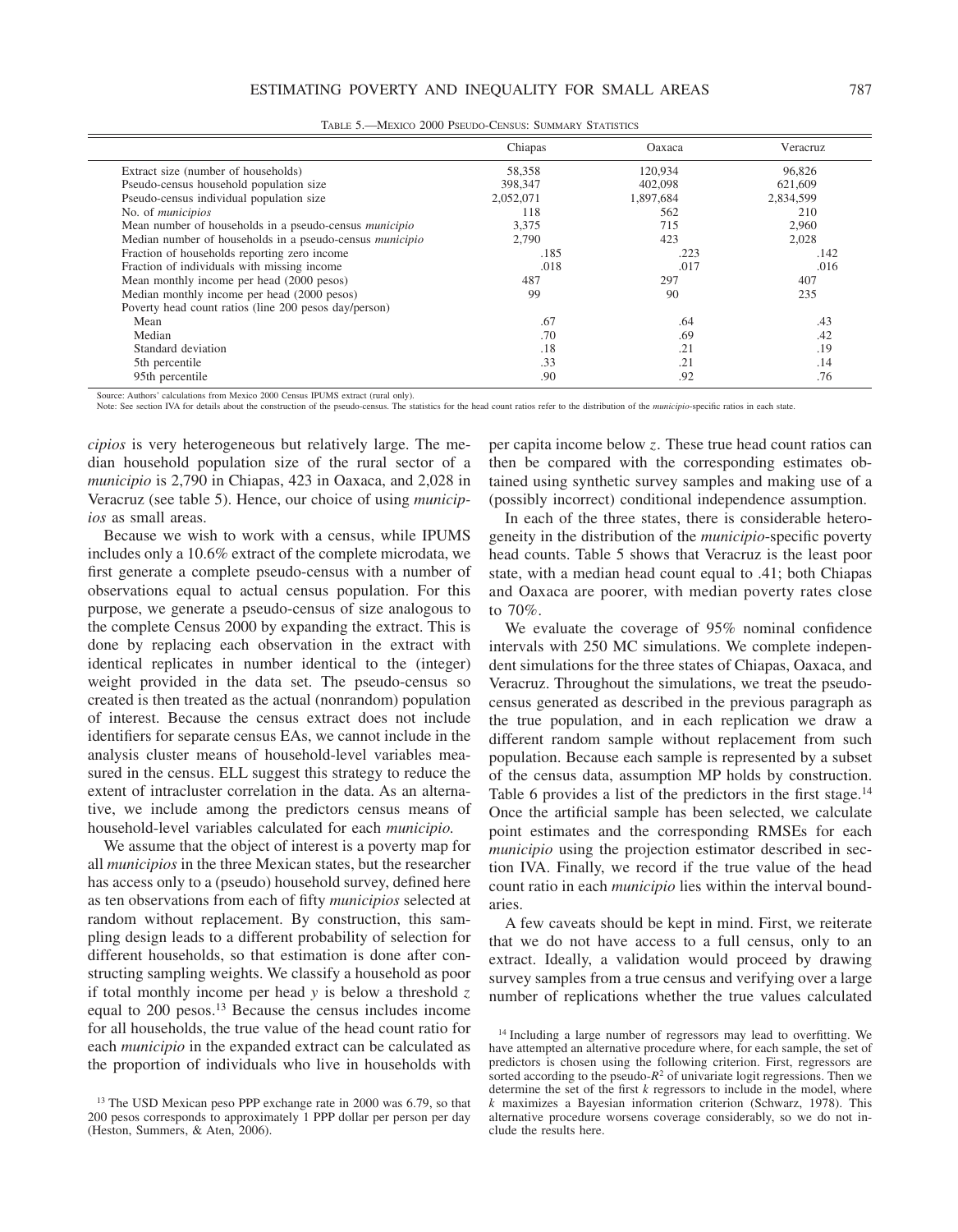TABLE 6.—MEXICO 2000 PSEUDO-CENSUS: VARIABLES USED AS PREDICTORS

| Access to electricity<br>Owns refrigerator<br>Owns TV<br>Owns radio<br>Number of rooms<br>Access to toilet within dwelling<br>Age of head<br>Head belongs to indigenous group<br>Main cooking fuel is wood<br>Dwelling has dirt floor<br>Primary dwelling material is brick or stone<br>Primary roof material is masonry, concrete, or tile<br>Speaks only indigenous language<br>Speaks both indigenous language and Spanish<br>Head is working<br>Head works in agriculture/fishery/forestry/mining<br>Number of household members ages 0–12 (and its squared)<br>Number of household members older than 65 (and its squared)<br>Number of male members ages 13–65 (and its squared)<br>Number of female members age 13–65 (and its squared)<br>Head is a woman<br>Municipio-level means:<br>Head is literate<br>Years of schooling of head<br>Access to electricity<br>Owns radio<br>Access to toilet within dwelling<br>Dwelling has dirt floor<br>Primary dwelling material is brick or stone<br>Primary roof material is masonry, concrete, or tile | Head is literate                |  |
|-----------------------------------------------------------------------------------------------------------------------------------------------------------------------------------------------------------------------------------------------------------------------------------------------------------------------------------------------------------------------------------------------------------------------------------------------------------------------------------------------------------------------------------------------------------------------------------------------------------------------------------------------------------------------------------------------------------------------------------------------------------------------------------------------------------------------------------------------------------------------------------------------------------------------------------------------------------------------------------------------------------------------------------------------------------|---------------------------------|--|
|                                                                                                                                                                                                                                                                                                                                                                                                                                                                                                                                                                                                                                                                                                                                                                                                                                                                                                                                                                                                                                                           |                                 |  |
|                                                                                                                                                                                                                                                                                                                                                                                                                                                                                                                                                                                                                                                                                                                                                                                                                                                                                                                                                                                                                                                           |                                 |  |
|                                                                                                                                                                                                                                                                                                                                                                                                                                                                                                                                                                                                                                                                                                                                                                                                                                                                                                                                                                                                                                                           |                                 |  |
|                                                                                                                                                                                                                                                                                                                                                                                                                                                                                                                                                                                                                                                                                                                                                                                                                                                                                                                                                                                                                                                           |                                 |  |
|                                                                                                                                                                                                                                                                                                                                                                                                                                                                                                                                                                                                                                                                                                                                                                                                                                                                                                                                                                                                                                                           |                                 |  |
|                                                                                                                                                                                                                                                                                                                                                                                                                                                                                                                                                                                                                                                                                                                                                                                                                                                                                                                                                                                                                                                           |                                 |  |
|                                                                                                                                                                                                                                                                                                                                                                                                                                                                                                                                                                                                                                                                                                                                                                                                                                                                                                                                                                                                                                                           |                                 |  |
|                                                                                                                                                                                                                                                                                                                                                                                                                                                                                                                                                                                                                                                                                                                                                                                                                                                                                                                                                                                                                                                           |                                 |  |
|                                                                                                                                                                                                                                                                                                                                                                                                                                                                                                                                                                                                                                                                                                                                                                                                                                                                                                                                                                                                                                                           |                                 |  |
|                                                                                                                                                                                                                                                                                                                                                                                                                                                                                                                                                                                                                                                                                                                                                                                                                                                                                                                                                                                                                                                           |                                 |  |
|                                                                                                                                                                                                                                                                                                                                                                                                                                                                                                                                                                                                                                                                                                                                                                                                                                                                                                                                                                                                                                                           |                                 |  |
|                                                                                                                                                                                                                                                                                                                                                                                                                                                                                                                                                                                                                                                                                                                                                                                                                                                                                                                                                                                                                                                           |                                 |  |
|                                                                                                                                                                                                                                                                                                                                                                                                                                                                                                                                                                                                                                                                                                                                                                                                                                                                                                                                                                                                                                                           |                                 |  |
|                                                                                                                                                                                                                                                                                                                                                                                                                                                                                                                                                                                                                                                                                                                                                                                                                                                                                                                                                                                                                                                           |                                 |  |
|                                                                                                                                                                                                                                                                                                                                                                                                                                                                                                                                                                                                                                                                                                                                                                                                                                                                                                                                                                                                                                                           |                                 |  |
|                                                                                                                                                                                                                                                                                                                                                                                                                                                                                                                                                                                                                                                                                                                                                                                                                                                                                                                                                                                                                                                           |                                 |  |
|                                                                                                                                                                                                                                                                                                                                                                                                                                                                                                                                                                                                                                                                                                                                                                                                                                                                                                                                                                                                                                                           |                                 |  |
|                                                                                                                                                                                                                                                                                                                                                                                                                                                                                                                                                                                                                                                                                                                                                                                                                                                                                                                                                                                                                                                           |                                 |  |
|                                                                                                                                                                                                                                                                                                                                                                                                                                                                                                                                                                                                                                                                                                                                                                                                                                                                                                                                                                                                                                                           |                                 |  |
|                                                                                                                                                                                                                                                                                                                                                                                                                                                                                                                                                                                                                                                                                                                                                                                                                                                                                                                                                                                                                                                           |                                 |  |
|                                                                                                                                                                                                                                                                                                                                                                                                                                                                                                                                                                                                                                                                                                                                                                                                                                                                                                                                                                                                                                                           |                                 |  |
|                                                                                                                                                                                                                                                                                                                                                                                                                                                                                                                                                                                                                                                                                                                                                                                                                                                                                                                                                                                                                                                           |                                 |  |
|                                                                                                                                                                                                                                                                                                                                                                                                                                                                                                                                                                                                                                                                                                                                                                                                                                                                                                                                                                                                                                                           |                                 |  |
|                                                                                                                                                                                                                                                                                                                                                                                                                                                                                                                                                                                                                                                                                                                                                                                                                                                                                                                                                                                                                                                           |                                 |  |
|                                                                                                                                                                                                                                                                                                                                                                                                                                                                                                                                                                                                                                                                                                                                                                                                                                                                                                                                                                                                                                                           |                                 |  |
|                                                                                                                                                                                                                                                                                                                                                                                                                                                                                                                                                                                                                                                                                                                                                                                                                                                                                                                                                                                                                                                           |                                 |  |
|                                                                                                                                                                                                                                                                                                                                                                                                                                                                                                                                                                                                                                                                                                                                                                                                                                                                                                                                                                                                                                                           |                                 |  |
|                                                                                                                                                                                                                                                                                                                                                                                                                                                                                                                                                                                                                                                                                                                                                                                                                                                                                                                                                                                                                                                           |                                 |  |
|                                                                                                                                                                                                                                                                                                                                                                                                                                                                                                                                                                                                                                                                                                                                                                                                                                                                                                                                                                                                                                                           |                                 |  |
|                                                                                                                                                                                                                                                                                                                                                                                                                                                                                                                                                                                                                                                                                                                                                                                                                                                                                                                                                                                                                                                           |                                 |  |
|                                                                                                                                                                                                                                                                                                                                                                                                                                                                                                                                                                                                                                                                                                                                                                                                                                                                                                                                                                                                                                                           | Speaks only indigenous language |  |
| Head works in agriculture/fishery/forestry/mining                                                                                                                                                                                                                                                                                                                                                                                                                                                                                                                                                                                                                                                                                                                                                                                                                                                                                                                                                                                                         |                                 |  |

Source: IPUMS Mexico Census 2000.

Note: List of variables used as predictors for a binary variable equal to 1 if household monthly income per head is below the poverty line.

from the census lie within the 95% confidence intervals. Our choice of working with an expanded extract is a way to recreate a framework close to this ideal, given the data constraints. Second, the census extract does not report identifiers for census enumeration areas. Hence, in implementing the projection estimator, we estimate the covariance term in the bias correction in (14) treating *municipios* as clusters. Third, the income measures included in the census may not be as accurate as the income or expenditure measures assessed in household surveys where the measurement of living standards is often the main objective. For instance, a nonnegligible fraction of households report zero income over the previous 30 days (see table 5). However, a comparison between census 2000 and the 2002 MFLS does not show major discrepancies. In rural Oaxaca, median monthly per capita income in 2002 pesos was 80.8 pesos according to MFLS, and 100 pesos according to census 2000. In the state of Veracruz, the MFLS median was 233.3 pesos, while the census estimate was 263.15

### *B. Results of the Validation Exercise*

The predictors listed in table 6 have moderately good explanatory power in each of the three states. When all of the complete observations from the census are used, the pseudo- $R^2$  is .1886 in Chiapas, .1684 in Oaxaca, and .1652 for Veracruz.16 For each state, we display in figure 2 histograms of coverage rates. Each observation shows, for a given *municipio,* the fraction of MC replications for which the true value of the poverty head count ratio lies within a nominal 95 percent confidence interval. Because assumption MP holds by construction, deviation of the coverage rates from the nominal ones likely indicates failure of the homogeneity assumption AH.

The histograms in figure 2 show that while coverage rates for most areas are not far from the nominal 95%, in a large fraction of areas, coverage rates are well below the nominal level. This indicates the existence of heterogeneity across *municipios,* which an estimator that relies on the area homogeneity assumption AH ignores. The fraction of *municipios* where coverage remains below .75 is .33 in Chiapas, .50 in Oaxaca, and .48 in Veracruz. In all three states, coverage rates are below 50% in approximately 10% of *municipios.* Although the estimated confidence intervals appear to systematically overstate the precision of the estimator, they are relatively wide. The mean width of a confidence interval is .33 in Chiapas (minimum .19 and maximum .60), .41 in Oaxaca (minimum .23 and maximum 1.92), and .36 in Veracruz (minimum .20 and maximum .83). It should be noted that poor coverage is not a product of our area sizes being smaller than the ones that would typically be used in poverty mapping. First, poor coverage rates do not arise only in the smallest areas. Second, MC results show that when—as in our validation exercise—the size of the survey sample is not very large, confidence intervals have actually better coverage for small areas (see Appendix B). So there is no reason to suppose that coverage would be better if we had chosen larger areas.

These findings suggest that heterogeneity in the conditional distribution of income given the predictors is a condition that may arise in empirical settings and is not just a complication of theoretical interest. Of course, the results discussed in this section do not imply that similar heterogeneity will be present elsewhere (any more than would the absence of heterogeneity have meant that it is absent everywhere), although the plausibility of spatial heterogeneity in intercepts or rates of return suggests that at the least, it would be unwise to assume it away. Indeed, even in the context of this empirical exercise, we find a certain degree of variation in the distribution of coverage rates across *municipios* among the three different states. Specifically, Oaxaca is the state where the distribution appears to be more skewed to the left, that is, with low coverage rates for

<sup>&</sup>lt;sup>15</sup> The consumer price index increased from 100 to 111.7 between 2000 a larger fraction of *municipios*. and 2002 (data extracted on February 20, 2008, from http://stats.oecd.org/ wbos). We do not report on a comparison for Chiapas because this state was not separately identified in MFLS 2002. <sup>16</sup> The full estimation results are available on request.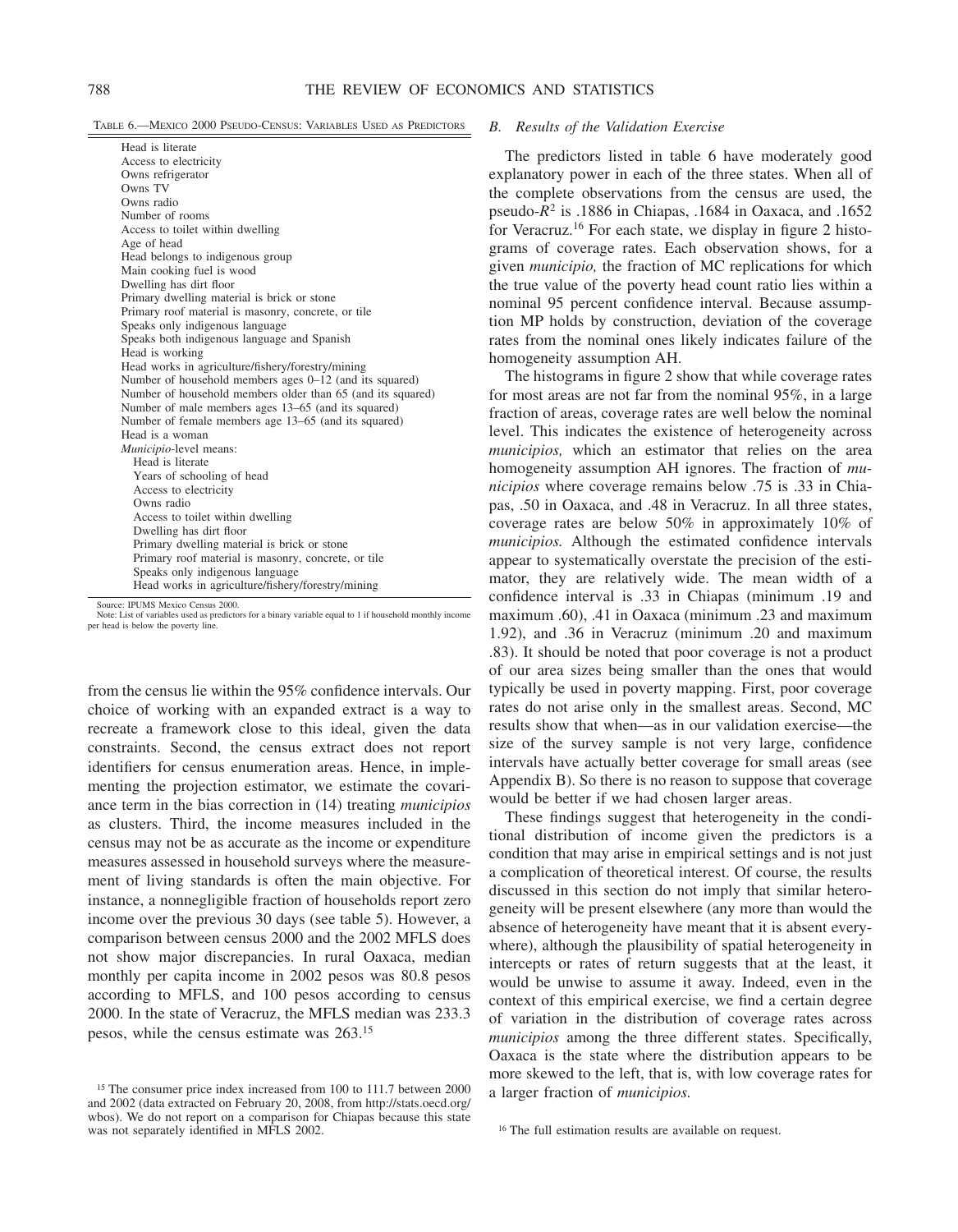

Source: Authors' calculations from IPUMS Mexico 2000 Census extract.

Note: An observation indicates, for a given *municipio*, the fraction of Monte Carlo replications for which the true value of the poverty head count ratio lies within a nominal 95% confidence interval.

## **VII. Conclusion**

Large household expenditure survey data are not suited for the construction of precise welfare estimates for small areas, because at most, a handful of observations are usually available from geographical entities of limited size. However, recent years have seen an increasing availability of "poverty maps" for small areas in developing countries. These maps are usually constructed using a methodology developed in Elbers et al. (2003), which exploits the possibility of merging data from a census and a household survey to improve precision of estimates for small areas. This methodology is deemed able to allow the estimation of welfare estimates for areas of fewer than 20,000 households as precise as those otherwise obtainable with survey data alone only for populations hundreds of times larger. In this paper, we argue, first, that there is no general reason to suppose that the conditions that are necessary to match survey and census data will hold in practice. Second, we argue that estimates based on those assumptions may severely underestimate the variance of the error in predicting welfare estimates at the local level (and hence severely overstate the coverage of confidence intervals) in the likely presence of small-area heterogeneity in the conditional distribution of expenditure or income. The presence of area heterogeneity is apparent in an empirical experiment carried out with data from the 2000 Mexican Census.

This experiment shows that our theoretical concerns can be important in real examples, though we do not argue that they will be so in every case, as the results in Elbers et al. (2008) show. Overall, we believe that efforts to calculate welfare estimates for small areas merging survey and census data are worthwhile, but we also believe that the current literature has not sufficiently emphasized the limitations of the current methodologies and the strong assumptions that they require in order to permit meaningful inference. Such limitations should be stressed, and the precision of the estimates should be judged accordingly. Policymakers who make use of poverty maps to allocate funds and improve targeting the welfare programs should be aware that such maps may be subject to more uncertainty and error than has been claimed in the literature on poverty mapping and take into account the misallocation of funds that will follow the misidentification of their targets.

#### REFERENCES

- Alderman, Harold, Miriam Babita, Gabriel Demombynes, Ntabiseng Makhatha, and Berk Özler, "How Low Can You Go? Combining Census and Survey Data for Mapping Poverty in South Africa," *Journal of African Economies* 11:3 (2003), 169–200.
- Chen, Shaohua, and Martin Ravallion, "How Have the World's Poorest Fared since the Early 1980s?" *World Bank Research Observer* 19:2 (2004), 141–169.
- Chen, Xiaohong, Han Hong, and Elie Tamer, "Measurement Error Models with Auxiliary Data," *Review of Economic Studies* 72:2 (2005), 343–366.
- Chen, Xiaohong, Han Hong, and Alessandro Tarozzi, "Semiparametric Efficiency in GMM Models with Auxiliary Data," *Annals of Statistics* 36:2 (2008), 808–843.
- Citro, Constance F., and Graham Kalton (Eds.), *Small-Area Income and Poverty Estimates: Priorities for 2000 and Beyond* (Washington, DC: National Academy Press, 2000).
- Cochrane, William G., *Sampling Techniques* (New York: Wiley, 1977).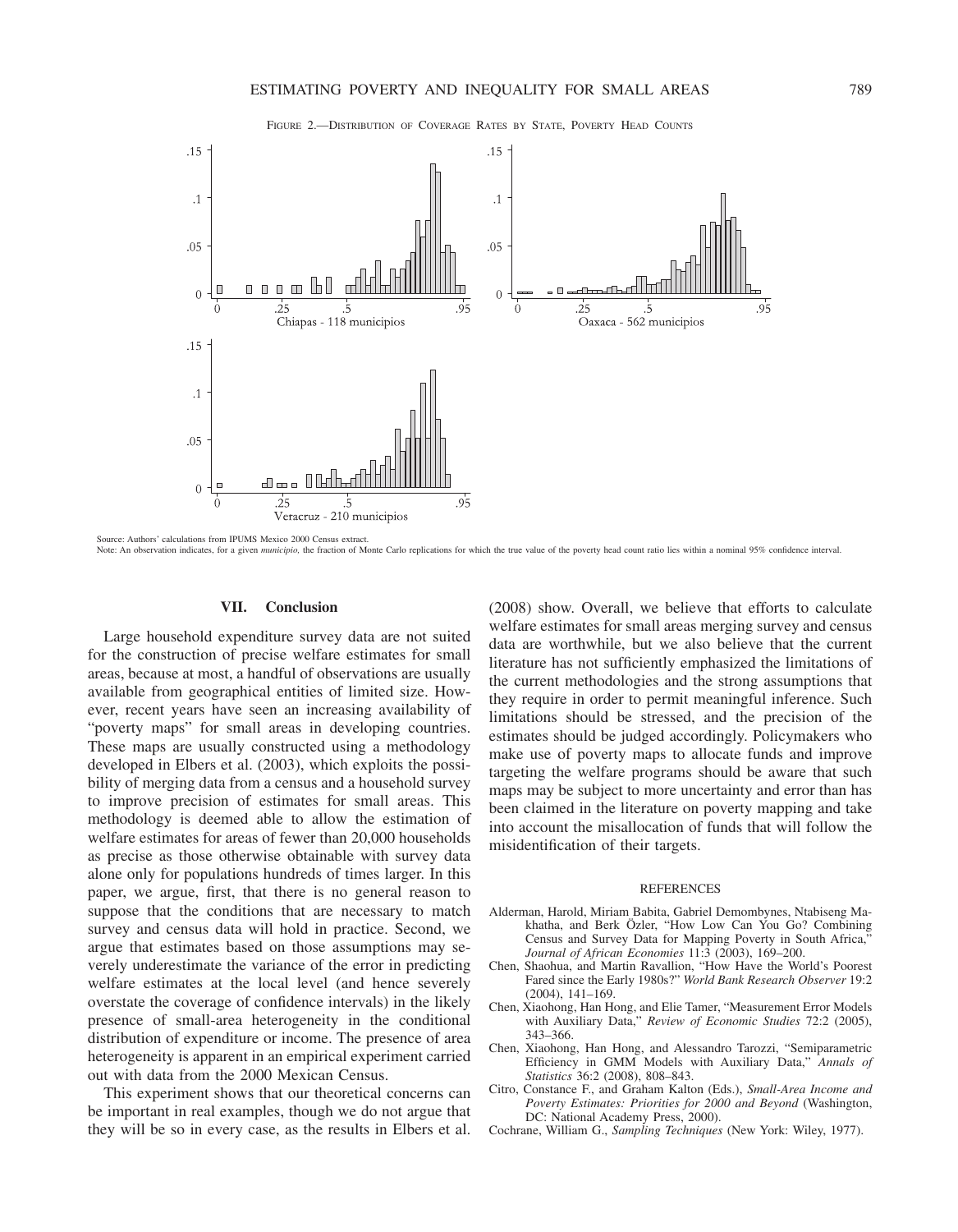- Deaton, Angus, and Margaret Grosh, "Consumption" (pp. 91–133), in Margaret Grosh and Paul Glewwe (Eds.), *Designing Household Survey Questionnaires for Developing Countries: Lessons from 15 Years of the Living Standards Measurement Study* (New York: Oxford University Press for the World Bank, 2000).
- Demombynes, Gabriel, Chris Elbers, Jean O. Lanjouw, and Peter Lanjouw, "How Good a Map? Putting Small Area Estimation to the Test," World Bank policy research working paper no. 4155 (2007).
- Demombynes, Gabriel, and Berk Ozler, "Crime and Local Inequality in South Africa," *Journal of Development Economics* 76:2 (2005), 265–292.
- Dorfman, Robert, "A Formula for the Gini Coefficient," this REVIEW 61:1 (1979), 146–149.
- Elbers, Chris, Tomoki Fujii, Peter Lanjouw, Berk Özler, and Wesley Yin, "Poverty Alleviation through Geographic Targeting: How Much Does Disaggregation Help?" *Journal of Development Economics* 83 (2007), 198–213.
- Elbers, Chris, Peter Lanjouw, Johan Mistiaen, Berk Özler, and Ken Simler, "On the Unequal Inequality of Poor Communities," *World Bank Economic Review* 18:3 (2004), 401–421.
- Elbers, Chris, Jean O. Lanjouw, and Peter Lanjouw, "Micro-Level Estimation of Welfare," World Bank policy research working paper no. 2911 (2002).
- Elbers, C., J. Lanjouw, and P. Lanjouw, "Micro-Level Estimation of Poverty and Inequality," *Econometrica* 71:1 (2003), 355–364.
- Elbers, Chris, Peter Lanjouw, and Philippe George Leite, "Brazil within Brazil: Testing the Poverty Map Methodology in Minas Gerais," World Bank policy research working paper no. 4513 (2008).
- Grosh, M., and J. N. K. Rao, "Small Area Estimation: An Appraisal," *Statistical Science* 9:1 (1994), 55–93.
- Heckman, J., R. LaLonde, and J. Smith, "The Economics and Econometrics of Active Labor Market Programs" (pp. 1865–2097), in O. Ashenfelter and D. Card (Eds.), *Handbook of Labor Economics* (Amsterdam: Elsevier Science, 1999).
- Heston, Alan, Robert Summers, and Bettina Aten, "Penn World Table Version 6.2" (Philadelphia Center for International Comparisons of Production, Income and Prices at the University of Pennsylvania, 2006). http://pwt.econ.upenn.edu/php\_site/pwt\_index.php.
- Imbens, Guido, "Nonparametric Estimation of Average Treatment Effects under Exogeneity: A Review," this REVIEW 86:1 (2004), 4-29.
- Kish, Leslie, *Survey Sampling* (New York: Wiley, 1965).
- Lee, L., and J. Sepanski, "Estimation of Linear and Nonlinear Errors-in-Variables Models Using Validation Data," *Journal of the American Statistical Association* 90:429 (1995), 130–140.
- Little, Roderick, and Donald Rubin, *Statistical Analysis with Missing Data,* 2nd ed. (New York: Wiley, 2002).
- Mistiaen, J. A., B. Özler, T. Razafimanantena, and J. Razafindravonona, "Putting Welfare on the Map in Madagascar," World Bank, African Region working paper no. 34 (2002).
- National Research Council, *Panel on Small-Area Estimates of Population and Income: Estimating Population and Income of Small Areas* (Washington, DC: National Academy Press, 1980).
- Rosenbaum, Paul R., and Donald B. Rubin, "The Central Role of the Propensity Score in Observational Studies for Causal Effects," *Biometrika* 70:1 (1983), 41–55.
- Rubin, Donald, "Estimating Causal Effects of Treatments in Randomized and Non-Randomized Studies," *Journal of Educational Psychology* 66 (1974), 688–701.
- "Inference and Missing Data," *Biometrika* 63 (1976), 581-592. *Multiple Imputation for Nonresponse in Surveys* (New York: Wiley, 1987).
- Ruggles, S., and M. Sobek, "Integrated Public Use Microdata Series: Version 2.0" (Minneapolis: Historical Census Projects, University of Minnesota, 1997). http://www.ipums.umn.edu.
- Schwarz, Gideon, "Estimating the Dimension of a Model," *Annals of Statistics* 6:2 (1978), 461–464.
- Wooldridge, Jeffrey, *Econometrics of Cross Section and Panel Data* (Cambridge, MA: MIT Press, 2002a).
	- "Inverse Probability Weighted M-Estimators for Sample Selection, Attrition and Stratification," *Portuguese Economic Journal* 1 (2002b), 117–139.

# APPENDIX A:

# **Proofs**

#### **Proof of equation (5).**

$$
0 = E[s_h g(y_h; W_0) | h \in H(A)]
$$
  
=  $E\{E[s_h g(y_h; W_0) | X_h, h \in H(A)]\}$   
=  $\int_X E[s_h g(y_h; W_0) | X_h, h \in H(A)]dF(X_h | h \in H(A))$   
=  $\int_X E[s_h g(y_h; W_0) | X_h, h \in H(R)]dF(X_h | h \in H(A)),$ 

where the last step follows from AH, and MP guarantees that the correlates in the census and in the survey are measured in the same way.

#### **Proof of equation (8).**

$$
\begin{split}\n\text{Var} \ (\hat{\mu}_{y}) &= \text{Var} \ (\mu_{y} - \hat{\mu}_{y}) = \left( \frac{1}{\sum_{c=1}^{C} m_{c}} \right)^{2} \text{Var} \left( \sum_{c=1}^{C} \sum_{h=1}^{m_{c}} u_{ch} \right) \\
&= \left( \frac{1}{\sum_{c=1}^{C} m_{c}} \right)^{2} \left\{ \sum_{c=1}^{C} \sum_{h=1}^{m_{c}} \sigma_{u}^{2} + \sum_{c=1}^{C} \sum_{h=1}^{m_{c}} \left( \sum_{c'=1, c' \neq c}^{C} \sum_{h'=1}^{m_{c'}} \rho_{a} \sigma_{u}^{2} \right) \right. \\
&\quad + \sum_{c=1}^{C} \sum_{h=1}^{m_{c}} \left( \sum_{h'=1, h' \neq h}^{m_{c}} \rho_{c} \sigma_{u}^{2} \right) \right\} \\
&= \left( \frac{\sigma_{u}}{\sum_{c=1}^{C} m_{c}} \right)^{2} \left\{ \sum_{c=1}^{C} m_{c} + \sum_{c=1}^{C} \sum_{h=1}^{m_{c}} \left( \sum_{c'=1, c' \neq c}^{C} m_{c'} \rho_{a} \right) \right. \\
&\quad + \sum_{c=1}^{C} m_{c} (m_{c} - 1) \rho_{c} \right\} \\
&= \left( \frac{\sigma_{u}}{\sum_{c=1}^{C} m_{c}} \right)^{2} \\
&\quad \times \left\{ \sum_{c=1}^{C} m_{c} + \sum_{c=1}^{C} \sum_{c'=1, c' \neq c}^{C} m_{c} m_{c'} \rho_{a} + \sum_{c=1}^{C} m_{c} (m_{c} - 1) \rho_{c} \right\}.\n\end{split}
$$

# APPENDIX B:

#### **Bias Correction**

In section IVA, we explained that the parametric projection estimator in (12) would in general be different from the true head count (11) even if the first-stage parameters  $\gamma$  were known. The difference between the two quantities, which we refer to as bias, must be taken into account in the construction of the MSE. In this appendix, we derive an expression for the bias that can be estimated using the survey data, and we describe an MC experiment to evaluate the performance of the estimator under a variety of conditions.

Let  $p_h(\gamma) \equiv P(y_h \le z \mid X_h; \gamma)$ , and let  $p_h$  denote the value of  $p_h(\gamma)$ evaluated at the true value of the parameters. By definition, the bias for a given area *A* is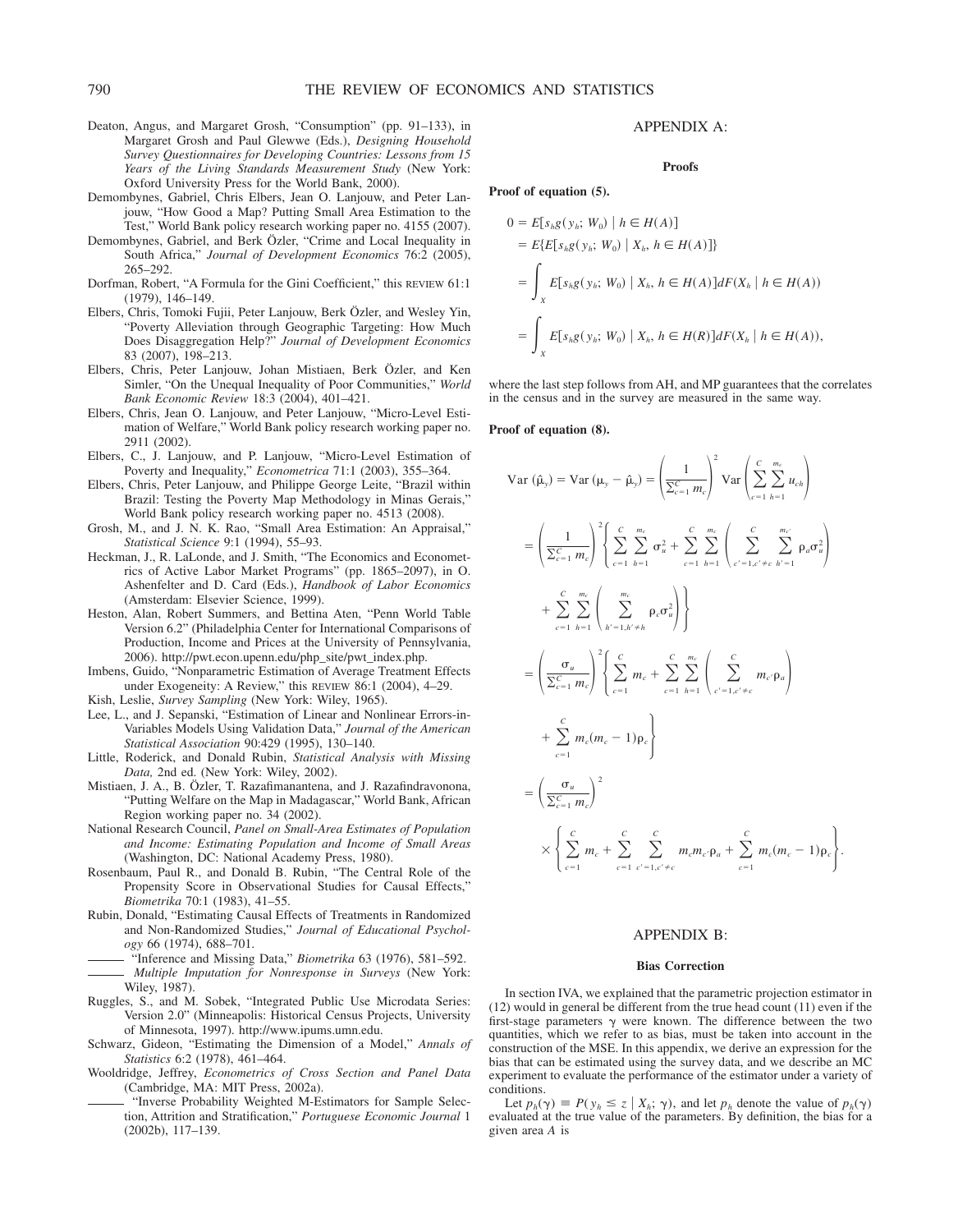|              | (1)       | (2)                    | (3)          | (4)                            | (5)       | (6)                    | (7)          | (8)                    |  |
|--------------|-----------|------------------------|--------------|--------------------------------|-----------|------------------------|--------------|------------------------|--|
|              |           | $\rho = 0$             | $\rho = .02$ |                                |           | $\rho = .05$           | $\rho = .10$ |                        |  |
|              | s.e. Only | <b>Bias Correction</b> | s.e. Only    | <b>Bias Correction</b>         | s.e. Only | <b>Bias Correction</b> | s.e. Only    | <b>Bias Correction</b> |  |
|              |           |                        |              | 10 Households from 50 Areas    |           |                        |              |                        |  |
| $n = 100$    |           |                        |              |                                |           |                        |              |                        |  |
| $R^2 = .20$  | 0.62      | 0.98                   | 0.48         | 0.93                           | 0.38      | 0.89                   | 0.31         | 0.92                   |  |
| $R^2 = .60$  | 0.60      | 0.96                   | 0.55         | 0.95                           | 0.43      | 0.90                   | 0.42         | 0.90                   |  |
| $n = 500$    |           |                        |              |                                |           |                        |              |                        |  |
| $R^2 = .20$  | 0.83      | 0.97                   | 0.56         | 0.85                           | 0.43      | 0.84                   | 0.31         | 0.88                   |  |
| $R^2 = .60$  | 0.83      | 0.96                   | 0.63         | 0.88                           | 0.52      | 0.84                   | 0.44         | 0.86                   |  |
| $n = 5,000$  |           |                        |              |                                |           |                        |              |                        |  |
| $R^2 = .20$  | 0.93      | 0.96                   | 0.61         | 0.80                           | 0.47      | 0.80                   | 0.32         | 0.87                   |  |
| $R^2 = .60$  | 0.93      | 0.96                   | 0.65         | 0.84                           | 0.52      | 0.80                   | 0.41         | 0.84                   |  |
| $n = 15,000$ |           |                        |              |                                |           |                        |              |                        |  |
| $R^2 = .20$  | 0.94      | 0.95                   | 0.59         | 0.80                           | 0.45      | 0.81                   | 0.35         | 0.87                   |  |
| $R^2 = .60$  | 0.95      | 0.96                   | 0.68         | 0.82                           | 0.53      | 0.82                   | 0.40         | 0.82                   |  |
|              |           |                        |              | 20 Households from 1,000 Areas |           |                        |              |                        |  |
| $n = 100$    |           |                        |              |                                |           |                        |              |                        |  |
| $R^2 = .20$  | 0.13      | 0.96                   | 0.08         | 0.94                           | 0.06      | 0.95                   | 0.05         | 0.95                   |  |
| $R^2 = .60$  | 0.12      | 0.94                   | 0.08         | 0.94                           | 0.09      | 0.95                   | 0.08         | 0.96                   |  |
| $n = 500$    |           |                        |              |                                |           |                        |              |                        |  |
| $R^2 = .20$  | 0.24      | 0.97                   | 0.11         | 0.94                           | 0.08      | 0.95                   | 0.06         | 0.95                   |  |
| $R^2 = .60$  | 0.23      | 0.98                   | 0.13         | 0.94                           | 0.10      | 0.96                   | 0.08         | 0.95                   |  |
| $n = 5000$   |           |                        |              |                                |           |                        |              |                        |  |
| $R^2 = .20$  | 0.61      | 0.98                   | 0.12         | 0.93                           | 0.08      | 0.96                   | 0.06         | 0.96                   |  |
| $R^2 = .60$  | 0.63      | 0.98                   | 0.14         | 0.93                           | 0.10      | 0.95                   | 0.06         | 0.94                   |  |
| $n = 15,000$ |           |                        |              |                                |           |                        |              |                        |  |
| $R^2 = .20$  | 0.81      | 0.98                   | 0.12         | 0.94                           | 0.08      | 0.95                   | 0.06         | 0.95                   |  |
| $R^2 = .60$  | 0.80      | 0.97                   | 0.12         | 0.92                           | 0.09      | 0.96                   | 0.08         | 0.94                   |  |

TABLE 7.—COVERAGE OF PROJECTION ESTIMATOR

Notes: Figures are coverage rates for 95% confidence intervals, calculated over 1,000 Monte Carlo replications. Confidence intervals are calculated either taking into account only the standard error of the estimator (s.e. only) or including an estimate of the bias squared (Bias Correction). The DGP is  $y_{ah} = 20 + \beta x_{ah} + \eta_a + \epsilon_{ah}$ ,  $x \sim N(5, 1)$ ,  $\varepsilon \sim N(0, 1)$ ,  $\eta \sim N(0, \sigma_n^2)$ . In each replication, the estimated parameter is  $P(y_{ah} \le z$ (see Appendix B for details). The parameter *n* indicates the size of the small area population, which is generated in each replication as a random draw from the DGP.

$$
bias(\hat{W}) = E \left[ \frac{1}{N_A} \sum_{h \in H(A)} p_h(\hat{\gamma}) \right] - \frac{1}{N_A} \sum_{h \in H(A)} 1(y_h \le z)
$$
  
= 
$$
\frac{1}{N_A} \sum_{h \in H(A)} [E(p_h(\hat{\gamma})) - 1(y_h \le z)].
$$

This quantity is unknown and depends on the specific small area being considered. If we approximate  $E(p_h(\hat{\gamma}))$  with its true value  $p_h$ , we have

$$
bias^{2}(\hat{W}) \approx \left[\frac{1}{N_{A}} \sum_{h \in H(A)} (p_{h} - 1(y_{h} \le z))\right]^{2}
$$
  
\n
$$
= \frac{1}{N_{A}} \sum_{h \in H(A)} \sum_{h' \in H(A)} [p_{h} - 1(y_{h} \le z)] [p_{h'} - 1(y_{h'} \le z)]
$$
  
\n
$$
= \frac{1}{N_{A}} \sum_{h \in H(A)} [p_{h} - 1(y_{h} \le z)]^{2}
$$
  
\n
$$
+ \frac{1}{N_{A}} \sum_{h \in H(A)} \sum_{h' \in H(A)} [p_{h} - 1(y_{h} \le z)] [p_{h'} - 1(y_{h'} \le z)].
$$
  
\n(21)

Both terms on the right-hand side of  $(21)$  include the value of  $y<sub>h</sub>$  for all observations in the area and are therefore unknown. Expression (14) follows from simple manipulation after replacing the elements in the summations with sample estimates of their expected value. Note that while the first term in (14) goes to 0 when the size of the area increases, the second term does not.

#### *B.1 Monte Carlo Experiments*

Assume that expenditure can be modeled as:

$$
y_{ah} = 20 + \beta X_{ah} + \eta_a + \varepsilon_{ah},
$$
  

$$
X_{ah} \sim N(5, 1), \varepsilon_{ah} \sim N(0, 1), \eta_a \sim N(0, \sigma_{\eta}^2),
$$

where  $X$ ,  $\eta$ , and  $\varepsilon$  are independent. The DGP mimics the framework relevant for the pseudo-validation exercise with Mexican data in section VI. We experiment with different models where we vary both the size of the small area and the magnitude of the  $R<sup>2</sup>$  and the intracluster correlation coefficient  $\rho = \sigma_{\eta}^2/(\sigma_{\eta}^2 + \sigma_{\epsilon}^2)$ . Given that  $\sigma_{\epsilon}^2$  is kept equal to 1, the choice of  $\rho$  uniquely determines the value of  $\sigma_{\eta}^2$ . Finally, the choice of  $\rho$  and  $R^2$ uniquely determines the value of  $\beta$ , which completes the DGP. This last result follows noting that  $R^2 = 1 - \text{var}(\eta_a + \varepsilon_{ah})/\text{var}(y_{ah})$  and  $\beta =$  $\frac{(1 + \sigma_{\eta}^2)}{(1 - R^2)}$ .

We experiment with values of  $R^2$  and  $\rho$  in a range consistent with the poverty mapping literature. We set  $R^2 \in \{.20, .60\}$  and  $\rho \in \{0, .02, .05,$ .10}. For each combination, small areas have size  $N_A \in \{100, 500,$ 5000, 15000}. Each coverage rate is calculated over 1,000 MC replications. In each replication, we first generate a small area drawing a single  $\eta_a$  from its distribution, and then we generate a synthetic sample drawing either 10 units from 50 different areas (that is, drawing a different  $\eta_a$  for each area) or 20 units from 1,000 areas. Hence, the first-stage estimation is implemented with either 500 or 20,000 observations. In all simulations, the poverty line  $z$  is set at a value equal to the 25th percentile of the distribution of *y* when the area fixed effect  $\eta_a$  is 0, that is, *z* solves  $P(20 +$  $\beta x + \varepsilon < \zeta$ ) = .25. The assumed DGP implies that  $\zeta = 20 + 5\beta + \Phi^{-1}(.25)\sqrt{\beta^2 + 1}$ , where  $\Phi^{-1}$  indicates the inverse of the cumulative distribution function of a standard normal. We show the results in table 7. It is apparent that if the bias is not taken into account (columns 1, 3, 5, and